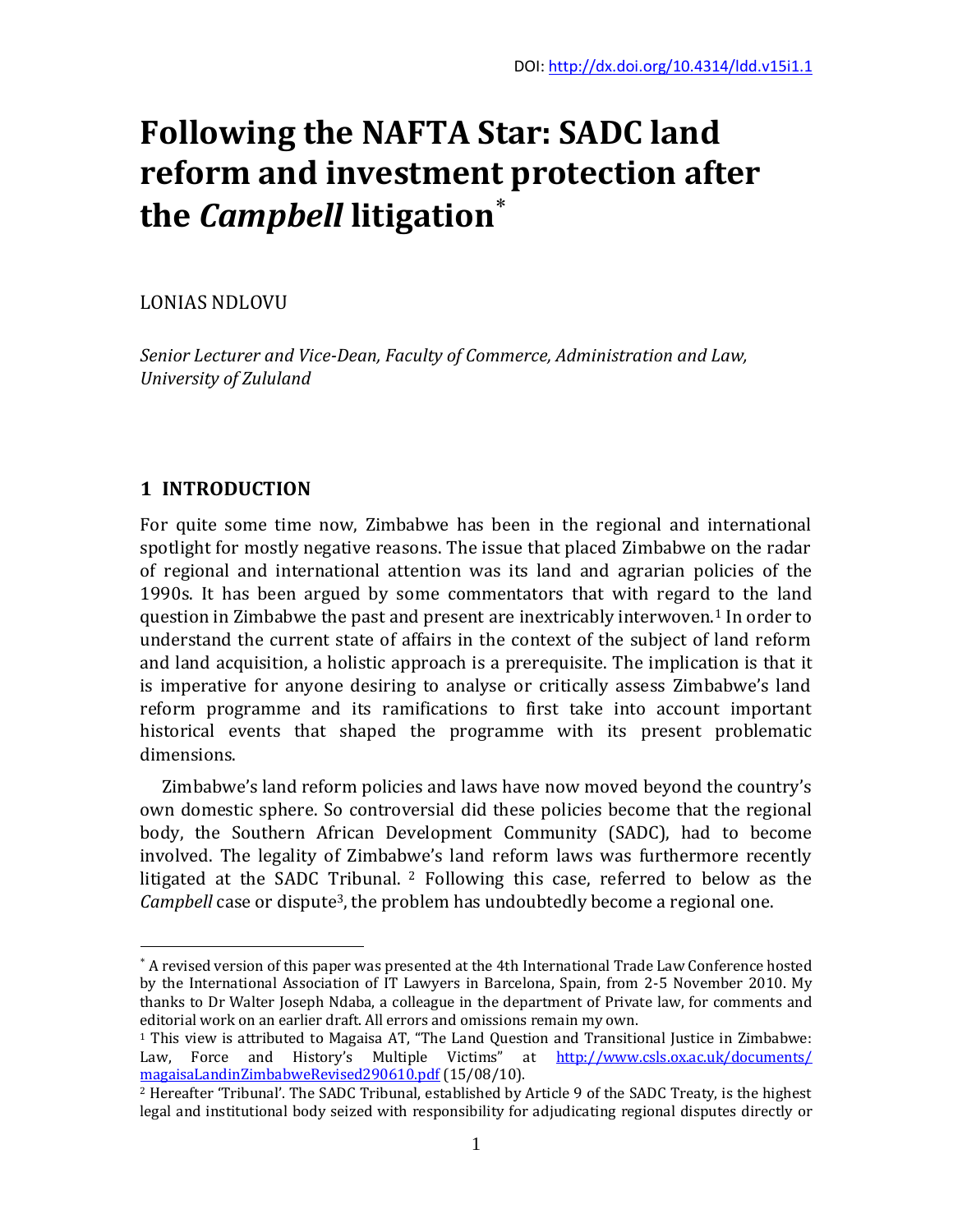The *Campbell* case revolved around the issue of the forcible expropriation of farm land without the compensation of land owners by the Zimbabwean government. However, there is a dimension to the dispute that the Tribunal did not comment on specifically; that is, the protection of investments in the SADC region. While it is true that the dispute was primarily about land reform laws and policies that were alleged to be discriminatory, racist and making no provision for compensation in an expropriation context, the findings do have serious implications for trade and investment protection in the SADC region.

In this paper, I attempt to analyse the *Campbell* case from a trade and investment protection perspective. This analysis is done by isolating the specific issues the Tribunal adjudicated upon and contextualising these issues to investment protection rather than land and agrarian reform *per se*. To effectively drive the point home, the pertinent provisions in the NAFTA<sup>4</sup> and SADC Protocol on Investment are compared and analysed. In the process, important lessons are drawn for future SADC trade and investment protection.

To achieve the above objectives, the paper focuses on a number of pertinent issues. After a brief legal-historical background to Zimbabwe's land reform laws and policies, it gives an account of the facts and legal issues arising from the *Campbell*  decision together with a cursory identification of emerging trade and investment issues. The investment issues identified are then contextualised by comparing NAFTA and SADC provisions on the issues so identified. Thereafter follows a brief discussion and analysis of relevant case law. In its conclusion, the paper sums up possible lessons the SADC can learn from NAFTA and makes a few suggestions for SADC law reform in a bid to indicate how a legal regime suited for investment protection may be established.

# **2 A LEGAL HISTORICAL BACKGROUND TO ZIMBABWE'S LAND REFORM LAWS AND POLICIES**

#### **2.1 Preliminary remarks**

 $\overline{a}$ 

Some authorities and commentators<sup>5</sup> simplistically suggest that Zimbabwe's land reform woes started in the late 1990s when Robert Mugabe and his ZANU (PF) party were faced with prospects of an imminent electoral defeat at the hands of a foreignsponsored party, the Movement for Democratic Change (MDC). It is submitted that

indirectly impacting on the realisation of the objectives of the Declaration and Treaty of the SADC, 1992.

<sup>3</sup> See *Mike Campbell and Others v Republic of Zimbabwe* SADC (T) Case No. 2/2007.

<sup>4</sup> North American Free Trade Agreement, between the United States and Mexico; discussed in detail in paras 5 – 6 below.

<sup>5</sup> See for instance Cousins B, "Why land invasions will happen here too": paper delivered at Symposium for Land Reform, University of Fort Hare, 1-4 July 2004.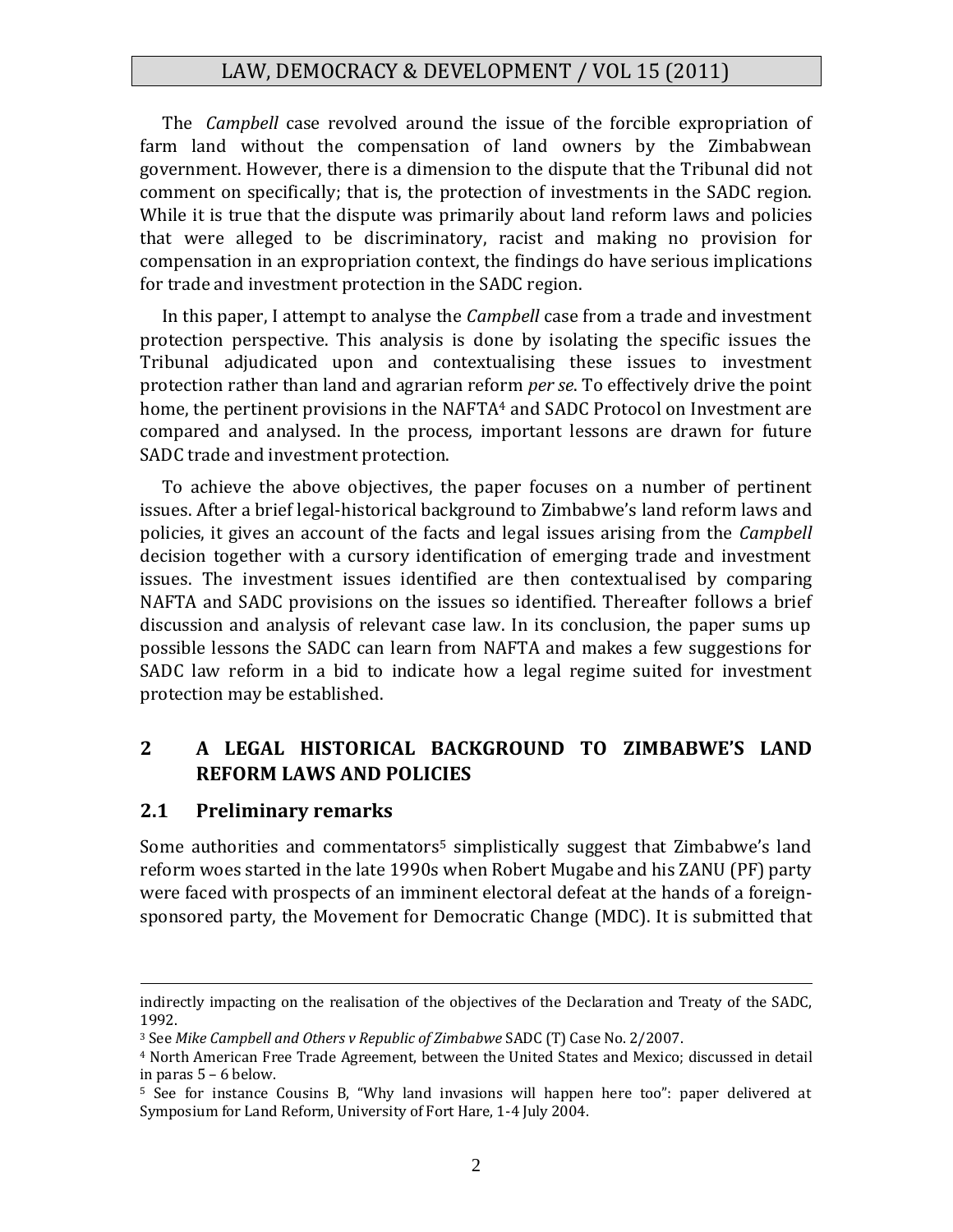the issues are not that simple. <sup>6</sup> Therefore a legalistic analysis of the rights and wrongs of the latest episode of conflict is unlikely to help resolve the enduring question of Zimbabwe's land reform, let alone satisfy concerned parties.<sup>7</sup>

It is important to point out from the start that the law was used throughout the colonial era to legitimise the expropriation of land, thus creating a set of victims whose interests were never satisfied at independence. This created a reservoir of grievances which ZANU (PF) exploited to its advantage from the 2000 elections to date. To somewhat adapt the writings of Saint Paul<sup>8</sup> to the present context, it is accurate to state that "[i]n the beginning it was about land, it was about the land during the struggle, what the struggle was, the land was. It has remained thus about land today".<sup>9</sup>

To understand the Zimbabwean land issue in its proper context, it is important to highlight key social, legal and historical landmarks that have shaped the dimensions of the land issue into what it has become today.

#### **2.2 Colonial era to independence**

The history of conflict over land in Zimbabwe commenced with colonialism in 1890 when the land between the Zambezi and the Limpopo rivers was given to the British South Africa Company headed by Cecil John Rhodes.<sup>10</sup> Between 1894 and 1895 "Native Reserves" were created for Africans to keep them separate from their white counterparts.<sup>11</sup> This land distribution marked the beginning of segregation and forced removals of blacks from their ancestral land. Despite attempted uprisings against the forced removals to the reserves, the local African population was nevertheless defeated and subdued in the Matabele uprising of 1893 and the first *chimurenga* of 1896-1897.<sup>12</sup>

 $6$  Magaisa (fn 1 above) 1. On the fallacy of the thesis that land reform problems in Zimbabwe are primarily about ZANU (PF) desperately seeking political self-preservation, see generally Palmer R. *Land and Racial Domination in Rhodesia* Heinemann Educational, London (1977) at 178 and Moyo S *The Land Question in Zimbabwe* SAPES Books, Harare (1995) 1.

<sup>7</sup> *Ibid*.

<sup>8</sup> The Gospel according to St Paul, Chapter 1 verse 1, *New English Bible*.

<sup>9</sup> This mimics the words of Sir Shridath Ramphal, Secretary-General of the Commonwealth from 1975 to 1990, in an interview with Gugulethu Moyo and Mark Ashurst cited in Magaisa (fn 1 above) 2.

<sup>10</sup> Magaisa (fn 1 above) 3. The Rudd concession was an agreement signed between Lobengula, king of the Ndebele and Cecil John Rhodes' emissaries. It is often said that in that agreement Lobengula gave away control of the land over which his powerful Ndebele monarchy ruled. For a detailed chronology of Zimbabwe's colonial legislation relevant to land reform, see Zimbabwe's Ministry of Lands and Agriculture a[t http://www.moa.gov.zw/](http://www.moa.gov.zw/) (accessed 15 June 2010).

<sup>11</sup> Magaisa (fn 1 above) 3.

<sup>12</sup> See generally Tshuma L, *A Matter of Injustice – Law, State and the Agrarian Question in Zimbabwe* SAPES Books, Harare (1997) 5–15. *Chimurenga* is a Shona word for uprising or rebellion.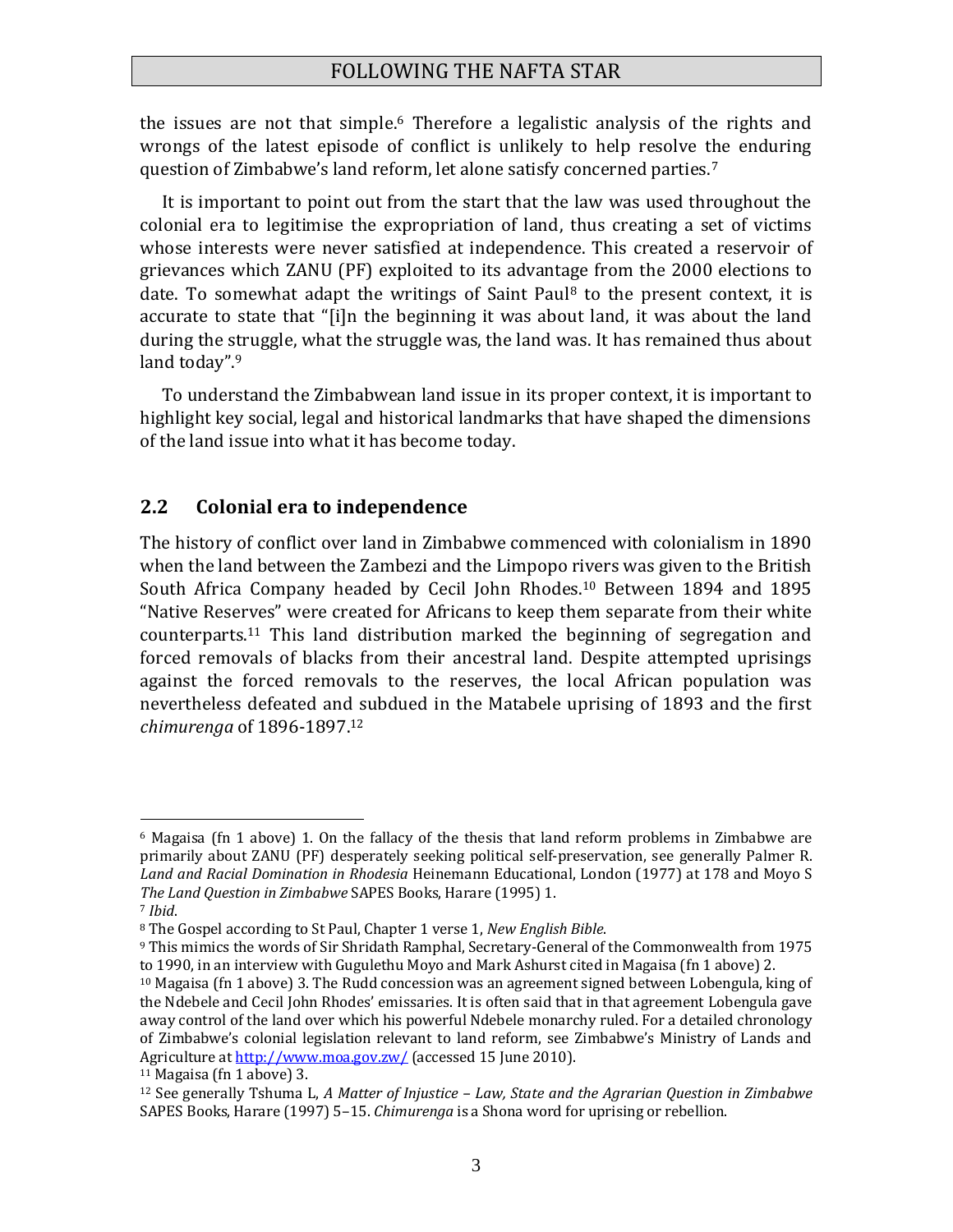During the colonial era various legal instruments were enacted giving legal control of the land to the new settlers.<sup>13</sup> This took the form of a disguised expropriation targeting only land in African hands and control and transferring it to whites, without payment of any form of compensation. In the 1918 case of *In Re Southern Rhodesia*<sup>14</sup> the Privy Council confirmed that all unalienated land belonged to the British Crown and that land being expropriated from Africans was *terra nullius*; that is, not owned by any person because the local tribes were not sufficiently civilised to have developed any recognisable property rights over the land.<sup>15</sup> The decision set a precedent justifying expropriation of land from African communities without compensation and aptly exposed the critical role played by the judiciary in the interpretation and enforcement of land expropriation rights. A plethora of legislative enactments was also to follow.

In the next sixty or so years the authority of the law was used to further encroach on Africans' right to own land. This was forcibly done under the auspices of the Land Apportionment Act<sup>16</sup> and the Land Tenure Act.<sup>17</sup> According to Palmer, the Land Apportionment Act had become something of a *Magna Carta* to whites, guaranteeing them the preservation of their way of life and insulating it from encroachment by hordes of blacks who saw the Act as blatantly discriminatory and palpably unjust.<sup>18</sup> It is this injustice that fuelled the war of liberation that culminated in the birth of the new Zimbabwe.

The war of independence ended in 1979-80 and gave birth to the Lancaster House Constitution, a seriously flawed document that has haunted Zimbabweans up to today. The document was infamous for its weaknesses relating to the land issue. While the Patriotic Front<sup>19</sup> preferred a constitution with provisions facilitating speedy land reform which would give to blacks an equitable share of the land, the Lancaster House Conference sought to achieve a political settlement which postponed the land problem.<sup>20</sup> It has been argued that this Conference delayed the

<sup>&</sup>lt;sup>13</sup> According to the International Commission of Jurists (ICJ) Report of 1976 11-12, the objective of the legislation was to strengthen white dominion over the most fertile and economically important land while maintaining the African population as the labouring class.

<sup>14</sup> (1919) AC 210.

<sup>15</sup> *Ibid*. The Privy Council came to the conclusion that "whoever now owns the unalienated lands, the natives do not" (at 233).

<sup>16</sup> Land Apportionment Act of 1930. According to Palmer (at 186) cited in Magaisa (fn 1 above) 6, when the Land Apportionment Act was finally passed in 1930, the country's 48 000 Europeans (of whom only 11 000 were settled on the land), were given on average 1 000 acres per head of population. Their share was greater than that of the one million still predominantly rural Africans who had only 29 acres per head of population.

<sup>17</sup> Land Tenure Act of 1969.

<sup>18</sup> Palmer (fn 6 above) 134.

<sup>19</sup> The Patriotic Front consisted primarily of ZANU (PF) and PF ZAPU, the main protagonists of the war of independence, led by Robert Mugabe and Joshua Nkomo at the Lancaster House constitutional talks. Mugabe later became Prime minister of the newly independent Republic of Zimbabwe with Joshua Nkomo grudgingly taking up the post of Minister of Home Affairs.

<sup>20</sup> Moyo (fn 6 above) 2.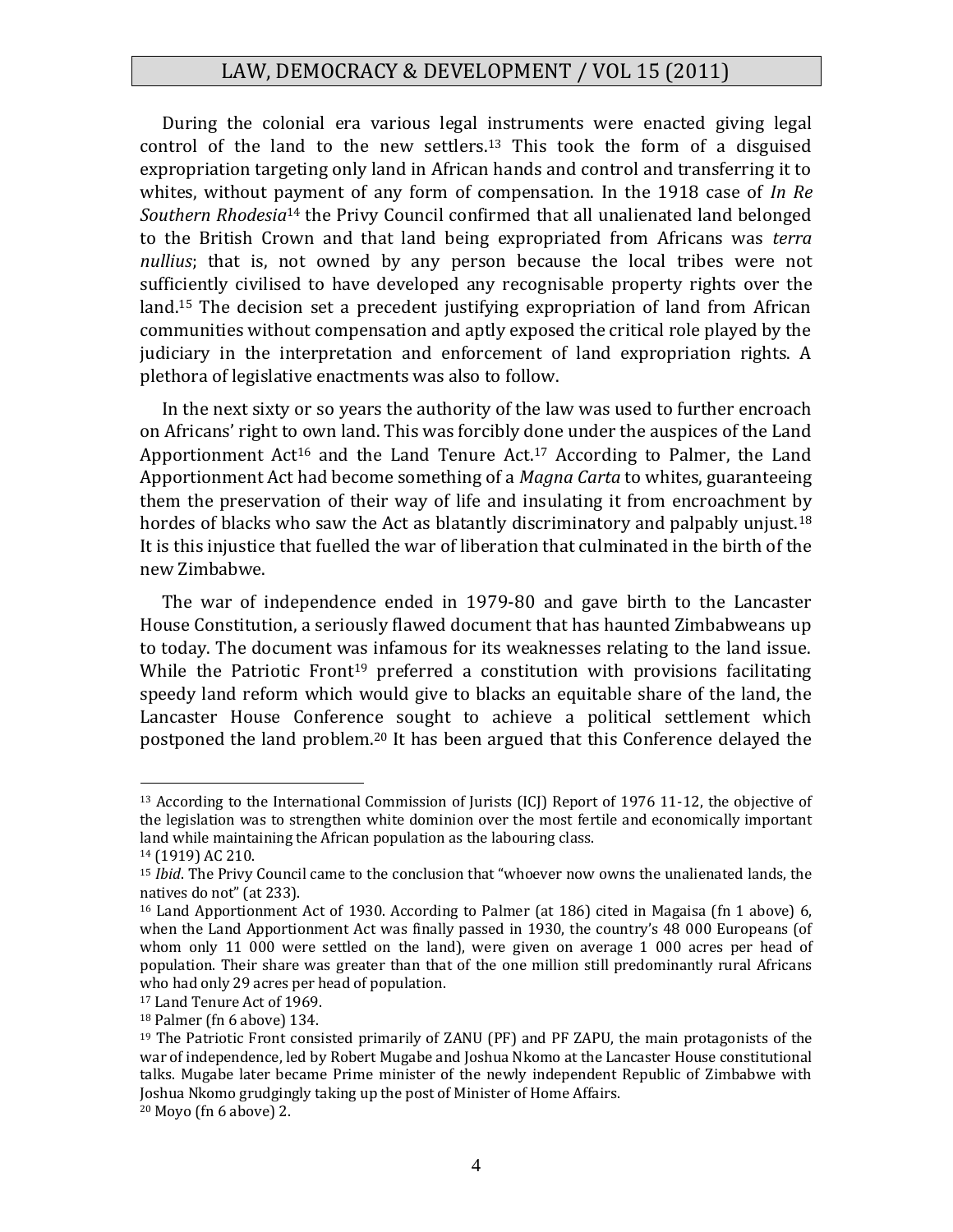resolution of the land question in Zimbabwe by at least 30 years.<sup>21</sup> The Lancaster House Constitution contained a clause<sup>22</sup> which created an impervious and robust framework for the protection of property rights in the first ten years of independence. According to the clause, effectively insulated from any amendment during those ten years, government was precluded from embarking on a meaningful process of land redistribution because it had to be based on a "willing buyer, willing seller" principle. According to Moyo,<sup>23</sup> land reform progress during the first decade and a half of independence was unsatisfactory because the "land supply side of the distribution effort [was at the time] the least transparent and the most contentious issue around which future conflicts will revolve".<sup>24</sup>

#### **2.3 Legal and other manoeuvres post-Clause 16 to date**

The provisions of clause 16 of the Lancaster House Constitution were an obvious thorn in the side of government, hence one is not surprised by the plethora of legal and policy interventions introduced after 1990.<sup>25</sup>

In summary, the changes were characterised by a radical shifting of responsibility for land redistribution from the Zimbabwean state to the United Kingdom in the 1990s. In light of the above, it is not surprising that legal processes were accompanied by force and violence from 2000 onwards. It has been argued that the use of law and force to dispossess landowners of their properties along racial lines, especially after 2000, echoed the colonial period.<sup>26</sup> But the roles had been reversed. The white commercial farmers exchanged places with their black counterparts who had borne the brunt of the unjust legal system in the 1930s and 1960s.<sup>27</sup>

In 1991, section 16 of the Lancaster House Constitution was amended.<sup>28</sup> The amendment specifically targeted provisions relating to the government's obligation to pay compensation for acquired land. Whereas section 16 mandated government to "pay promptly adequate compensation" <sup>29</sup> to the landowner whose land was acquired for resettlement, the 1990 amendment only required "fair compensation" to be paid "within a reasonable time". The amendment thus watered down the state's obligations by substituting the requirement for "prompt" payment with "payment within a reasonable time" and changed "adequate" compensation to "fair". Later section 16 was amended to bar judicial challenges questioning the fairness of

<sup>21</sup> Africa All Party Parliamentary Group of the UK Parliament in its report on "Land in Zimbabwe: Past Mistakes, Future Prospects" (2009) at 26.

<sup>22</sup> Section 16.

<sup>23</sup> Moyo (fn 6 above) 3.

<sup>24</sup> *Ibid*.

<sup>25</sup> This period technically marked the beginning of the end of the "willing buyer, willing seller" impediment to land redistribution.

<sup>26</sup> Magaisa (fn 1 above) 9.

<sup>27</sup> *Ibid*.

<sup>&</sup>lt;sup>28</sup> Section 6 of the constitution of Zimbabwe Amendment (No. 11) Act 30 of 1990.

<sup>29</sup> Emphasis added.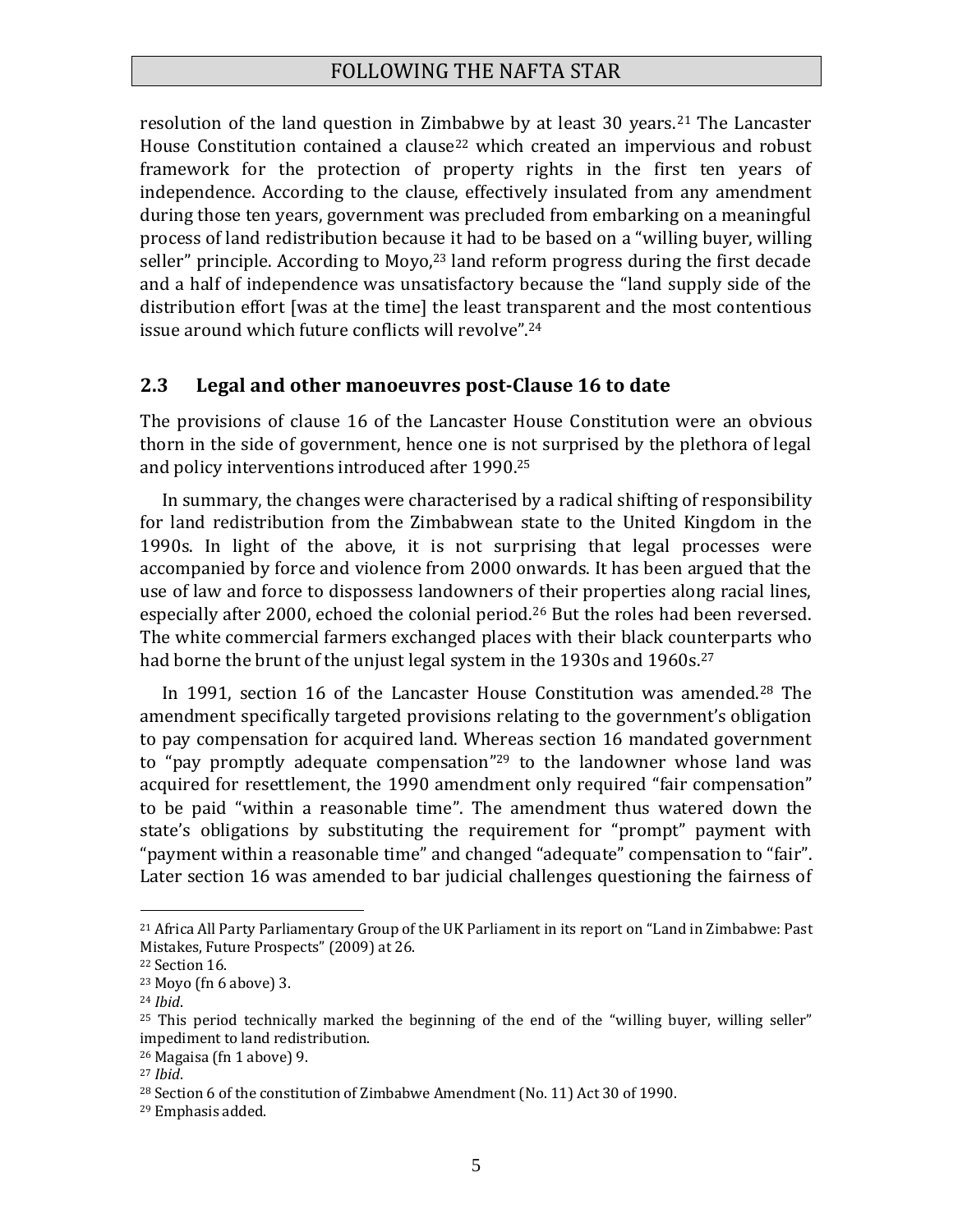compensation as determined by the compensation committee set up in terms of the Land Acquisition Act.<sup>30</sup> The changes to the law were resisted by commercial farmers who brought legal challenges to court. In one leading case, *Davies and Others v Minister of Lands, Agriculture and Water Development*, <sup>31</sup> the constitutionality of the designation<sup>32</sup> of land under the 1992 Act was challenged. The Zimbabwean government won the case in both the High and Supreme Courts but it was apparent that the legal route was not yielding the desired results.

The critical question which kept being raised during this period was the contentious matter of who is responsible for the payment of compensation to farmers whose properties had been acquired by government. The government of Zimbabwe has traditionally placed the obligation on the British government, which had for years since independence been funding land reform under an unwritten arrangement allegedly reached at the Lancaster House talks.<sup>33</sup> When the new Labour government came into power in 1997 with Tony Blair at the helm, Britain unequivocally indicated that she was not obliged to foot the compensation bill.<sup>34</sup> This infuriated Mugabe beyond measure and triggered the events that culminated in the farm invasions of 2000 to date.<sup>35</sup> While the invasions were roundly condemned internationally, and at the height of parliamentary elections in 2000, the government of Zimbabwe introduced another Constitutional Amendment Act which sought to legitimise the invasions already taking place and to expedite the land reform process.<sup>36</sup> The amendment absolved the Zimbabwean government of the responsibility to pay compensation to farmers by shifting it to Britain, the former colonial power, while at the same time entrenching a provision that there would be no obligation on the Zimbabwean government to pay fair or adequate compensation.

Further legal changes were made in 2005 when Constitutional Amendment No. 17 was passed. What the amendment essentially purported to achieve was to oust

<sup>&</sup>lt;sup>30</sup> The Land Acquisition Bill was gazetted on 24 January 1992, giving birth to the Land Acquisition Act. In terms of s 16(2) of the Amendment, "No such law [authorising acquisition of land] shall be called into question by any court on the ground that the compensation provided is not fair". For a scholarly discussion of the Act and its ramifications, see Coldham S "The Land Acquisition Act, 1992 of Zimbabwe" (1993) 37 *Journal of African Law* at 82-88.

<sup>31</sup> 1994 (2) ZLR 294 (H).

<sup>32</sup> The Minister had to proclaim selected farms/lands in the Government Gazette as chosen by the government for land redistribution. This act of "choosing" was called designating land for resettlement.

<sup>33</sup> Magaisa (fn 1 above) 11.

 $34$  The repudiation came in the form of a letter written to the then Minister of Lands, Agriculture and Rural Development in Zimbabwe, the Honourable Kumbirai Kangai MP, by the then Secretary for International Development in the new British government, Ms Clare Short. The full text of the letter is available a[t http://www.swans.com/library/art9/ankomah5.html](http://www.swans.com/library/art9/ankomah5.html) (accessed 6 July 2010).

<sup>35</sup> For a full account of the land invasions and an analysis of legal issues arising, see Dube M and Midgley R "Land Reform in Zimbabwe: Context, Process, Legal and Constitutional Issues and Implications for the SADC Region" (2008) *Monitoring Regional Integration in Southern Africa Yearbook 2008* at 9–15.

<sup>36</sup> This was done through Constitutional Amendment No. 16 of 2000.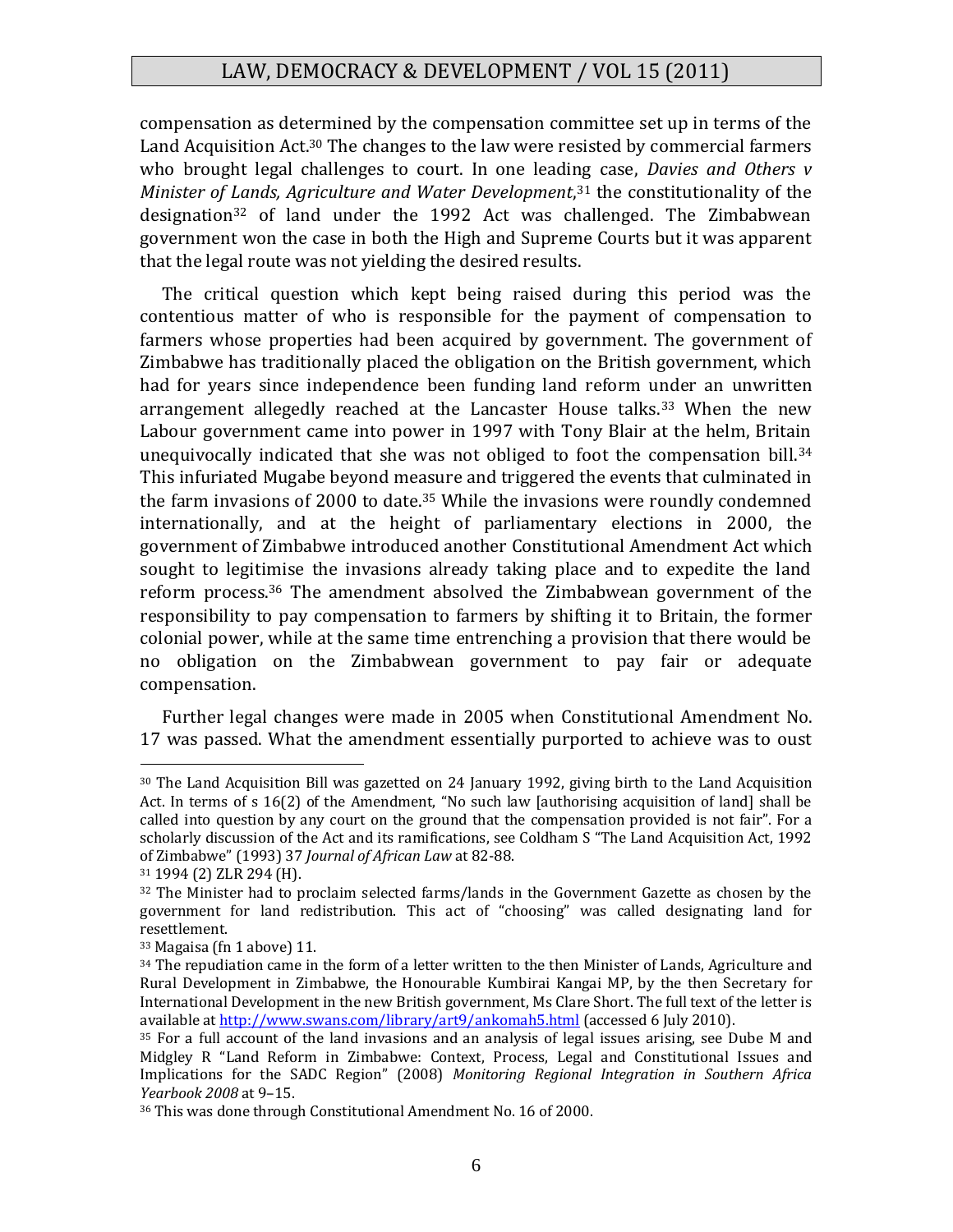the jurisdiction of the Zimbabwean courts from hearing land acquisition disputes.<sup>37</sup> The constitutional amendments barring access to the courts in land reform disputes were challenged in the *Campbell* case that went before the regional court, the SADC Tribunal. The Zimbabwean government lost the case. It is to the dispute in this case that the contextualisation of Zimbabwe's land reform crisis now turns.

## **3 WHAT REALLY HAPPENED IN THE CAMPBELL CASE?**

#### **3.1 Background and Context of Dispute**

William Michael Campbell instituted an action on his own behalf as the managing director of Mike Campbell (Pvt) Limited, the owner of the farm, Mount Carmell, as well as on behalf of his employees who lived on the farm with their families.<sup>38</sup> His complaint was directed at land acquisitions by the Zimbabwean government carried out under section 16B of the constitution of Zimbabwe.<sup>39</sup> In essence, the effect of the constitutional amendment was to oust the jurisdiction of Zimbabwean courts to hear cases involving farmers objecting to the government's compulsory acquisition of their farms.<sup>40</sup>

The first attempt to acquire Mount Carmell by the government had been made in July 2001 and, after the High Court ruled that the purported acquisition was illegal, $41$  the property was invaded by war veterans in October 2001. $42$  No action was taken by the police to stem the invasion. After Constitutional Amendment no. 17 took effect on 14 September 2005 the applicants took their dispute to the Supreme Court, the highest judicial authority in Zimbabwe. The matter was lodged on 15 May 2006 and judgment was only delivered on 22 January 2008. The Supreme Court held that the Constitutional amendment was valid and the government could proceed to acquire Mount Carmell, the jurisdiction of the courts in that instance having been competently ousted.<sup>43</sup>

Meanwhile, in late October 2007, Mike Campbell (Pvt) Limited and William Michael Campbell filed an application with the SADC Tribunal in Windhoek, Namibia, challenging the acquisition by the Republic of Zimbabwe of agricultural

<sup>37</sup> This would seem to be *prima facie* unconstitutional in Zimbabwe since the country's Constitution traditionally provided for the right to the protection of the law in s 18 thereof.

<sup>38</sup> See Dube and Midgley (fn 35 above) 2. See further, Ruppel OC and Bangamwabo FX "The SADC Tribunal: A legal Analysis of Its Mandate and Role in Regional Integration" (2008) *Monitoring Regional Integration Year Book 2008* at 5 – 9.

<sup>39</sup> Amendment No. 17 of 2005.

 $40$  The amendment applies to all land designated by the Minister responsible for land as compulsorily acquired; such land is then owned by the state.

<sup>&</sup>lt;sup>41</sup> Mike Campbell (Pvt) Ltd and Another v Minister of National Security and others (Constitutional application No. 124/06, unreported case Supreme Court of Zimbabwe)

<sup>42</sup> Dube and Midgley (fn 35 above) 2.

<sup>43</sup> See *Mike Campbell (Pvt) Ltd v Minister of National Security Responsible for Land, Land Reform and Resettlement* (SC 49/07)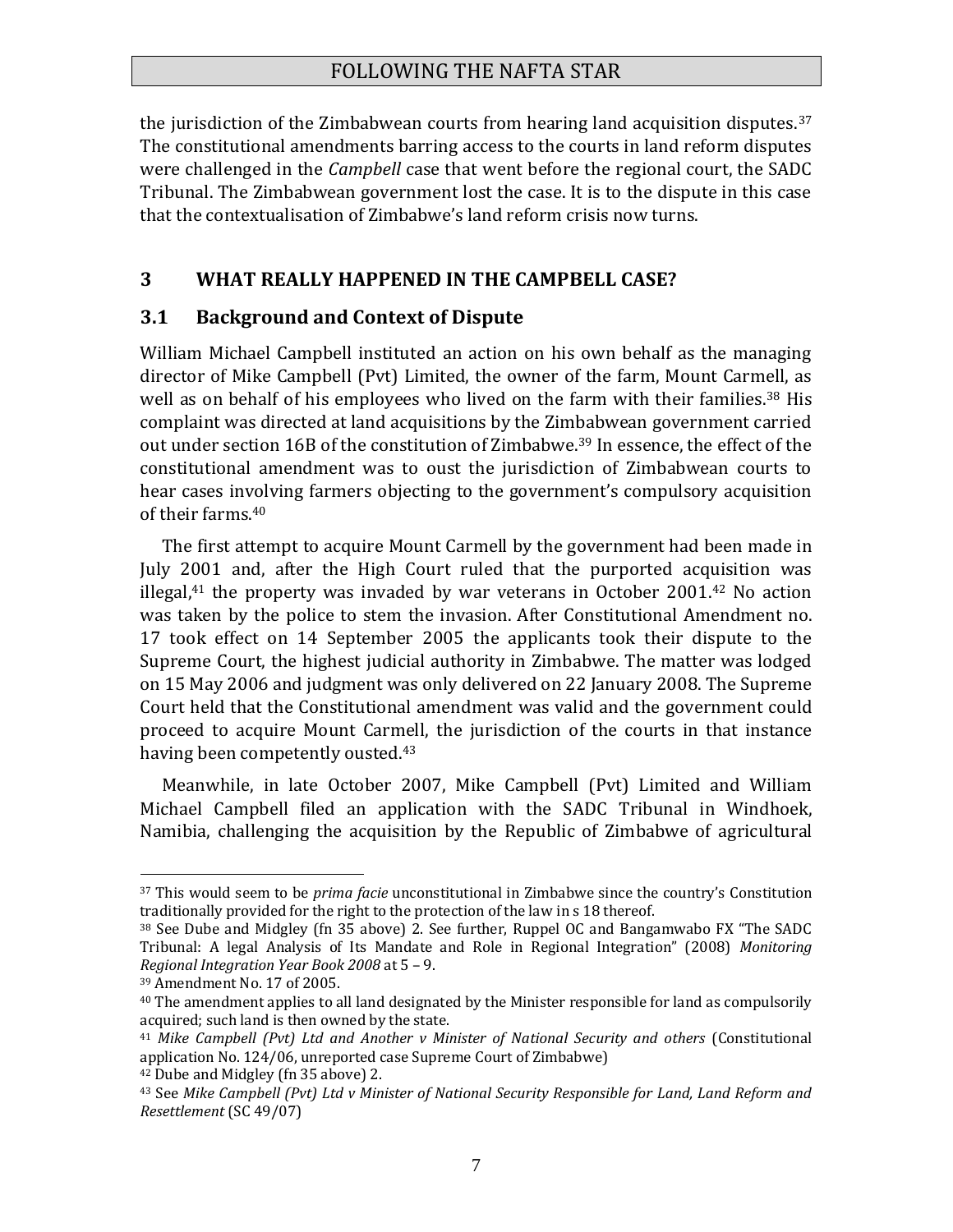land known as Mount Carmell Farm.<sup>44</sup> The applicants simultaneously filed an application in terms of Article 28 of the Protocol on Tribunal read with Rule 61(2)–5 of the Rules of Procedure of the SADC Tribunal for an interim measure restraining the government from removing the applicants from their land pending the determination of the matter.<sup>45</sup> The interim relief sought by the applicants was granted by the Tribunal on 13 December 2007. These cases as well as other cases of 77 applicants were consolidated into one case.<sup>46</sup> Other futile applications to intervene were lodged with the Tribunal until 17 June 2008.<sup>47</sup>

On 20 June 2008 the applicants referred the failure of the Zimbabwean government to comply with the Tribunal's decision regarding the interim relief granted to the Tribunal.<sup>48</sup> The Tribunal established that a failure had indeed taken place and reported its finding to the SADC summit.<sup>49</sup>

## **3.2 A Brief overview of the parties' submissions to the Tribunal**

The crux of the submission by Mike Campbell and the 77 other farmers was that:

- a) the Zimbabwean government had acted in breach of its obligations under the SADC Treaty by enacting and implementing Amendment 17;<sup>50</sup>
- b) all the lands acquired by the government from the respondent had been illegally acquired since the Minister responsible had failed to establish that he had applied reasonable criteria in order to satisfy himself that the lands to be acquired were reasonably necessary for resettlement purposes;<sup>51</sup>
- c) the applicants were denied access to the courts to challenge the legality of the compulsory acquisition of their lands; $52$
- d) the applicants had been racially discriminated against since they were the only ones whose land had been compulsorily acquired under Amendment 17;<sup>53</sup> and

<sup>44</sup> *Campbell* case para 1 at 4.

<sup>45</sup> Ibid.

<sup>46</sup> *Campbell* case SADC (T) NO.2/2008.

<sup>47</sup> The first one was filed by Albert Fungai Mutize and others (SADC (T) No. 08/2008) and the second by Nixon Chirinda and Others (SADC (T) No. 09/2008). Both cases were dismissed on the same ground, that the Tribunal did not have jurisdiction in disputes between persons *inter se* (applicants and those in the Campbell case). Under Article 15(1) of the Protocol on Rules of Procedure of the SADC Tribunal, the Tribunal has jurisdiction over disputes between persons and a state or between state parties to the SADC Treaty.

<sup>48</sup> *Campbell* case para 3 at 7.

<sup>49</sup> This was done pursuant to Art 32 (5) of the Protocol on Rules of Procedure of the SADC Tribunal.

<sup>50</sup> *Campbell* case para 5 at 12.

<sup>51</sup> *Ibid* para 6 at 13.

<sup>52</sup> *Ibid* para 7.

<sup>53</sup> *Ibid* para 8.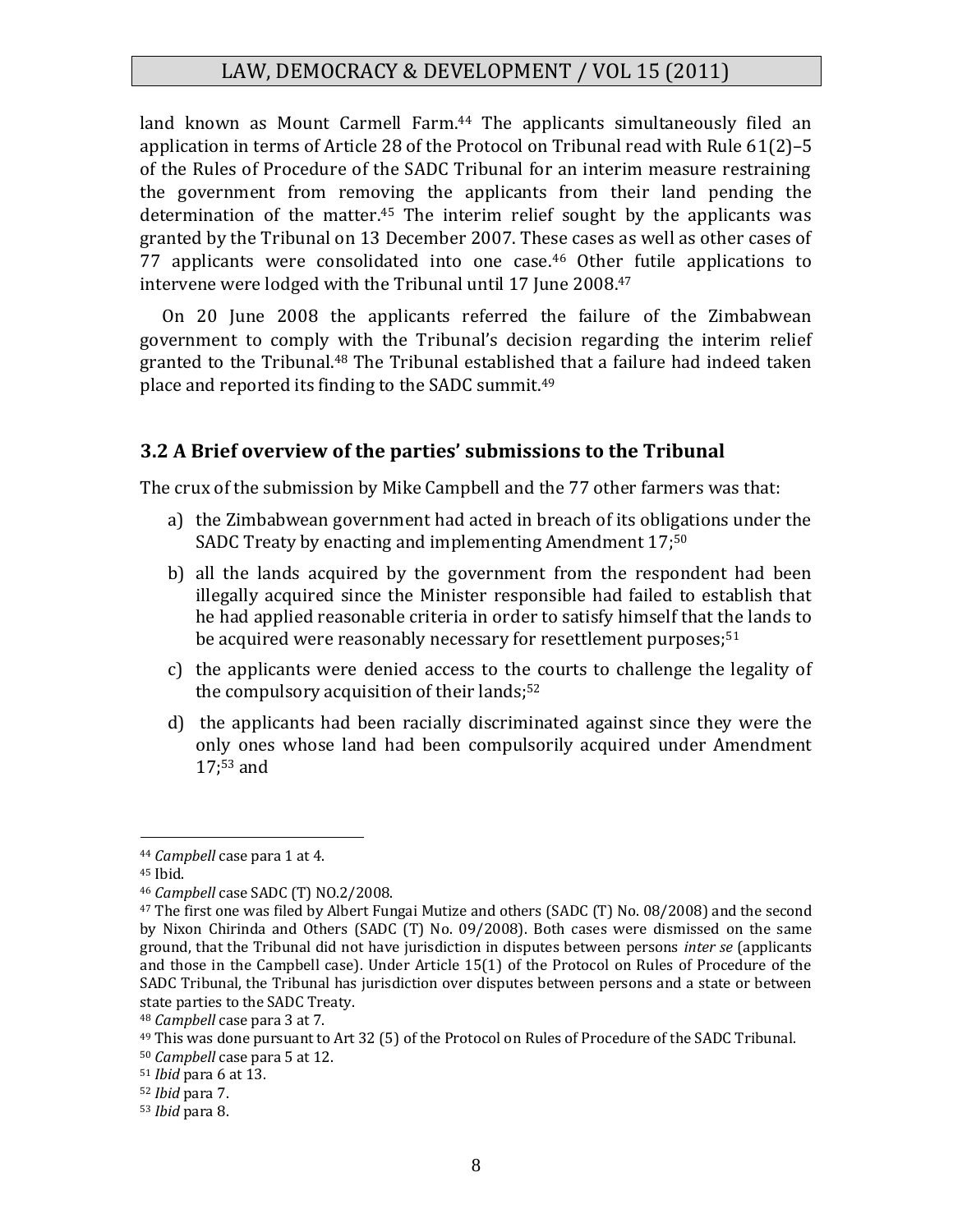e) the applicants were denied compensation in respect of the lands compulsorily acquired from them.<sup>54</sup>

On the other hand, it was argued on behalf of the Zimbabwean government that the Constitutional Amendment was justified and the applicants' case lacked merit on the following bases:

- a) the Tribunal did not have jurisdiction in the matter;<sup>55</sup>
- b) the land acquisition process had been started on a willing-buyer-willingseller basis and whites by virtue of colonial history were in possession of most of the land suitable for agricultural purposes. This could not be construed as racism because the government had also acquired land from a few black Zimbabweans who possessed large tracts of land.<sup>56</sup>
- c) the applicants would receive compensation under Amendment No.17;<sup>57</sup> and
- d) the applicants had not been denied access to the Courts; they could, if they wished to, seek judicial review.<sup>58</sup>

#### **3.3 The findings of the tribunal**

There were four issues which the Tribunal had to determine. <sup>59</sup> The first was whether or not it had jurisdiction to hear the matter. The second was a determination of whether or not the applicants had been denied access to justice in Zimbabwe. The third was whether or not the applicants had been discriminated against on the basis of race. Finally, the Tribunal had to decide whether or not compensation was payable for lands compulsorily acquired from the applicants by the Zimbabwean government.

On the question of jurisdiction the Tribunal found that it indeed had jurisdiction to hear the matter because, in order to give effect to the principles of the Treaty as spelt out in Article 4 thereof, due consideration had to be given to SADC principles; in particular human rights, democracy and the rule of law.<sup>60</sup>

On the question whether the applicants had been denied access to justice in their home country, the Tribunal again ruled in the affirmative in that their agricultural lands had been compulsorily acquired without affording them the right of access to the courts and being afforded a fair hearing.<sup>61</sup> The government of Zimbabwe was therefore held to have acted in breach of Article 4 (c) of the SADC Treaty.

<sup>54</sup> *Ibid* para 9.

<sup>55</sup> *Ibid* para 12 at 14

<sup>56</sup> *Ibid* para 13.

<sup>57</sup> *Ibid* para 18 at 15.

<sup>58</sup> *Ibid* para 20 at 16.

<sup>59</sup> See part III entitled "Issues for Determination" at pp 16–17 of the judgement.

<sup>60</sup> *Campbell* case at 25.

<sup>61</sup> *Ibid* at 41.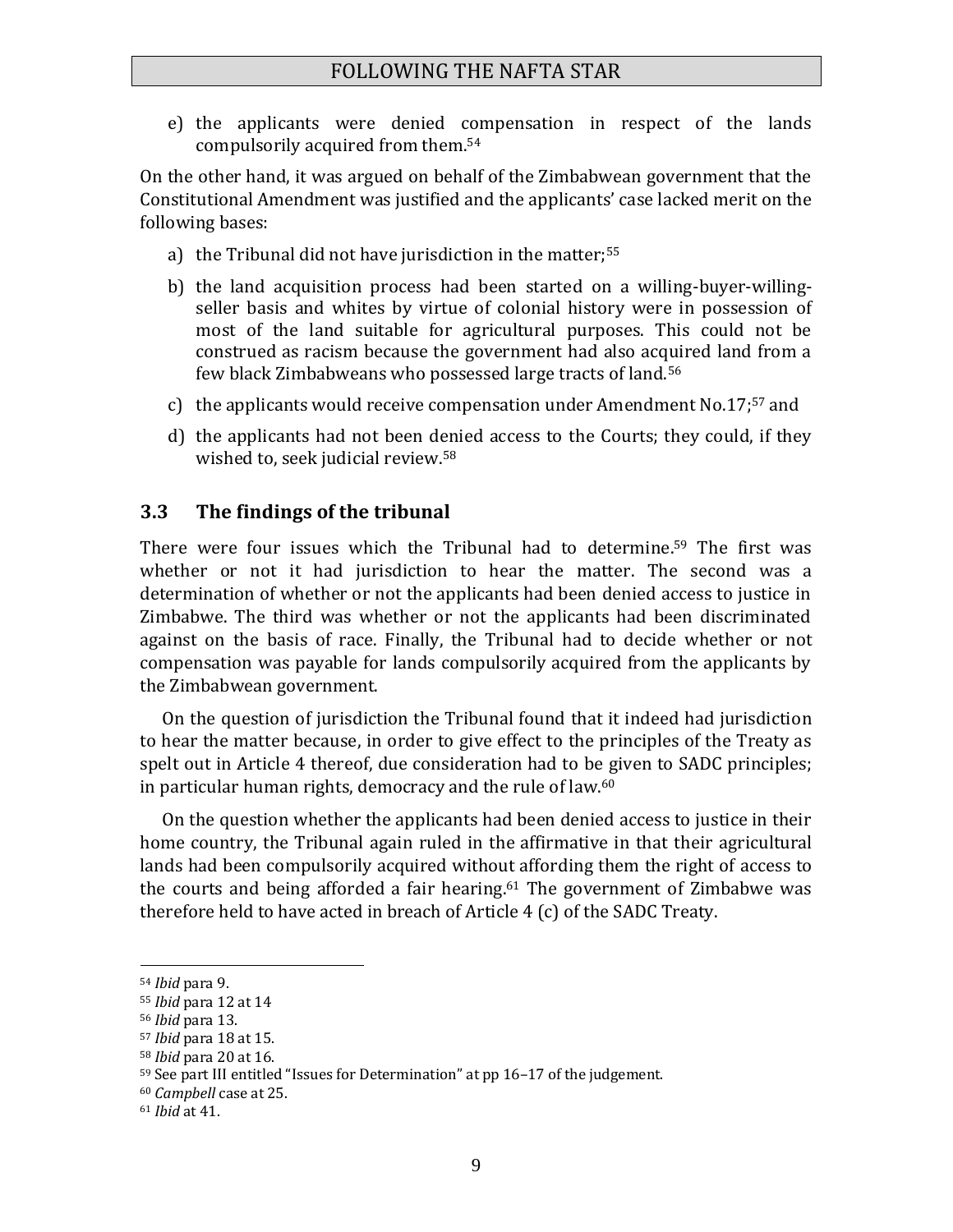In respect of the allegation that the land reform programme was based on racial discrimination, the Tribunal found that the programme was indeed racist because it targeted white farmers and rewarded ruling party adherents.<sup>62</sup> It is important to point out that according to the Tribunal, had the approach to the land reform issue not been arbitrary, had fair compensation been paid and had expropriated land been given to the poor, landless and other disadvantaged and marginalised individuals or groups, differential treatment of the applicants would not have constituted racial discrimination.<sup>63</sup> This view was echoed in the finding of the Supreme court of Zimbabwe in a related case decided in 2001 where the judges observed that, if the land reform programme had been conducted lawfully with fair compensation being paid, there could have been no doubt that the form of discrimination would have been found to be fair.<sup>64</sup>

Finally, with regard to the question of compensation, the Tribunal ruled in favour of the applicants because it was apparent that, given the clear position under international law,<sup>65</sup> the applicants had the right to be compensated and the Government of Zimbabwe, as the expropriating authority, had a correlative duty to pay fair compensation.<sup>66</sup> It was held further that the Government of Zimbabwe could not rely on its national law, that is, its Constitution, to avoid an international law obligation to pay compensation.<sup>67</sup>

#### **3.4 Aftermath of the case and further ramifications**

To date the Zimbabwean government has not yet complied with the Tribunal's ruling.<sup>68</sup> Zimbabwean courts have also poured scorn on the Tribunal's views regarding its own jurisdiction.<sup>69</sup> However, in South Africa, the Tribunal ruling was given recognition when farmers approached the North Gauteng High Court to have the ruling registered in South Africa. In the High Court ruling the farmers were given

<sup>62</sup> Ibid at 54.

<sup>63</sup> Ibid.

<sup>64</sup> See in this regard *Commercial Farmers Union v Minister of Lands* 2001 (2) SA 925 (ZSC) at para 9. <sup>65</sup> In deciding the issue, the Tribunal referred to Article 21 (b) of the Protocol on the SADC Tribunal and rules of procedure, which enjoins the Tribunal to develop its own jurisprudence by having regard to applicable Treaties, general principles and rules of public international law, which are sources of law for the Tribunal.

<sup>66</sup> *Campbell* case p. 56.

<sup>67</sup> Ibid at 57.

<sup>68</sup> According to one newspaper report in *Business Report* (23 July 2010) the Zimbabwean Minister of Justice, Mr Patrick Chinamasa, is quoted as defiantly challenging the Tribunal to make as "many such judgements as possible" so that Zimbabwe will ignore them. See also *The Zimbabwe Situation* at <http://www.zimbabwesituation.org/?p=16026> (accessed 8 February 2011).

<sup>69</sup> See, for instance, the case of *Etheredge v Minister of State for National Security Responsible for Lands, Land Reform and Resettlement and Another* [HC 3295/08) [2009] ZWHHC 1 (4 February 2009) in which Gowora J remarked that the supreme law of Zimbabwe is as spelt out in the Constitution and there is no statute that puts the SADC Tribunal in a superior position to the courts of Zimbabwe.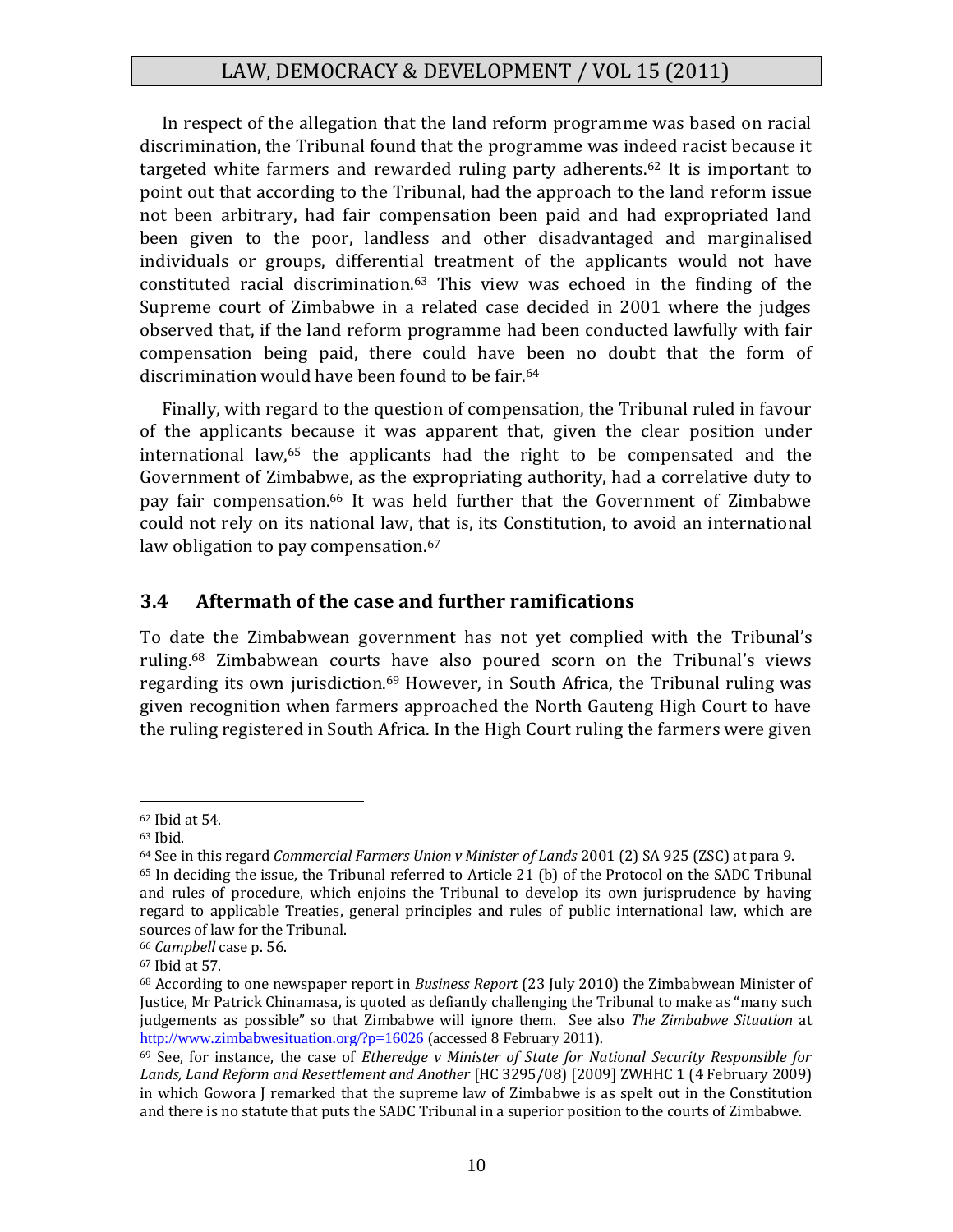the go-ahead to attach Zimbabwean government properties in South Africa.<sup>70</sup> The South African government, however, was reported to be seeking legal advice on the propriety or otherwise of the SADC Tribunal's jurisdiction over Zimbabwe despite the confirmation of the ruling by the North Gauteng High Court. The reality of the matter is that the Tribunal ruling has met with contempt, not only from the Zimbabwean government but also from its judiciary.

The developments narrated in the foregoing paragraph are unfortunate and unnecessary when due consideration is given to the effect and review of the Tribunal decisions. The Tribunal's decisions and rulings are final and binding.<sup>71</sup> The implication of this is that there is no further instance of appeal within the legal regime of SADC to review a decision or ruling issued by the Tribunal.<sup>72</sup> Zimbabwe's refusal to comply may therefore be regarded as breaching SADC law and thus as totally unreasonable. Although the absence of an appellate mechanism for the SADC Tribunal was not raised by Zimbabwe, this deficiency may be regarded as a major weakness of the system. Neither did the Zimbabwean government take advantage of the review procedure provided for in Article 26 of the Tribunal's rules of procedure.<sup>73</sup> This procedure was available, but whether it could have been legally sustainable had Zimbabwe raised it remains moot. The fact that Zimbabwe has refused to abide by the SADC ruling and "gotten away" with such a palpable breach of the rules points to a major weakness of the Tribunal. SADC, as a regional grouping, must strengthen the legal provisions of its instruments. Tightening the legal loopholes in this regard would make it very difficult, if not impossible, for a litigant to ignore the Tribunal's rulings.

#### **3.5 Does the dispute have any investment implications?**

The *Campbell* dispute may be regarded as an investment dispute with serious implications for international investment law. International investment law generally prohibits discriminatory expropriations on the basis of race, with the notable exception being reserved for post-colonial expropriations aimed at ending the economic domination of nationals of the former colonial power.<sup>74</sup> The Tribunal, as we saw earlier, used an international human rights approach in adjudicating the matter at hand.<sup>75</sup> It was, however, also possible to apply investment law principles

 $70$  This however has been delayed because the South African government has intervened and asked for a postponement of the auction of the properties.

<sup>71</sup> Art 24(3) of the SADC Protocol on Tribunal and Rules of Procedure.

<sup>72</sup> Ruppel (fn 38 above) 18.

 $<sup>73</sup>$  In terms of Art 26, such an application for a review of the Tribunal's decision may be brought upon</sup> discovery of some fact which by its nature might have had a decisive influence on the decision if it had been known to the Tribunal at the time the decision was given, but which at the time was unknown to both the Tribunal and the party making the application.

<sup>74</sup> See Zongwe DP "Contribution of Campbell v Zimbabwe to the Foreign Investment Law on Expropriations" (2009) 5 *CLPE Research Paper* at i.

<sup>75</sup> Zongwe (fn 74 above) at 4.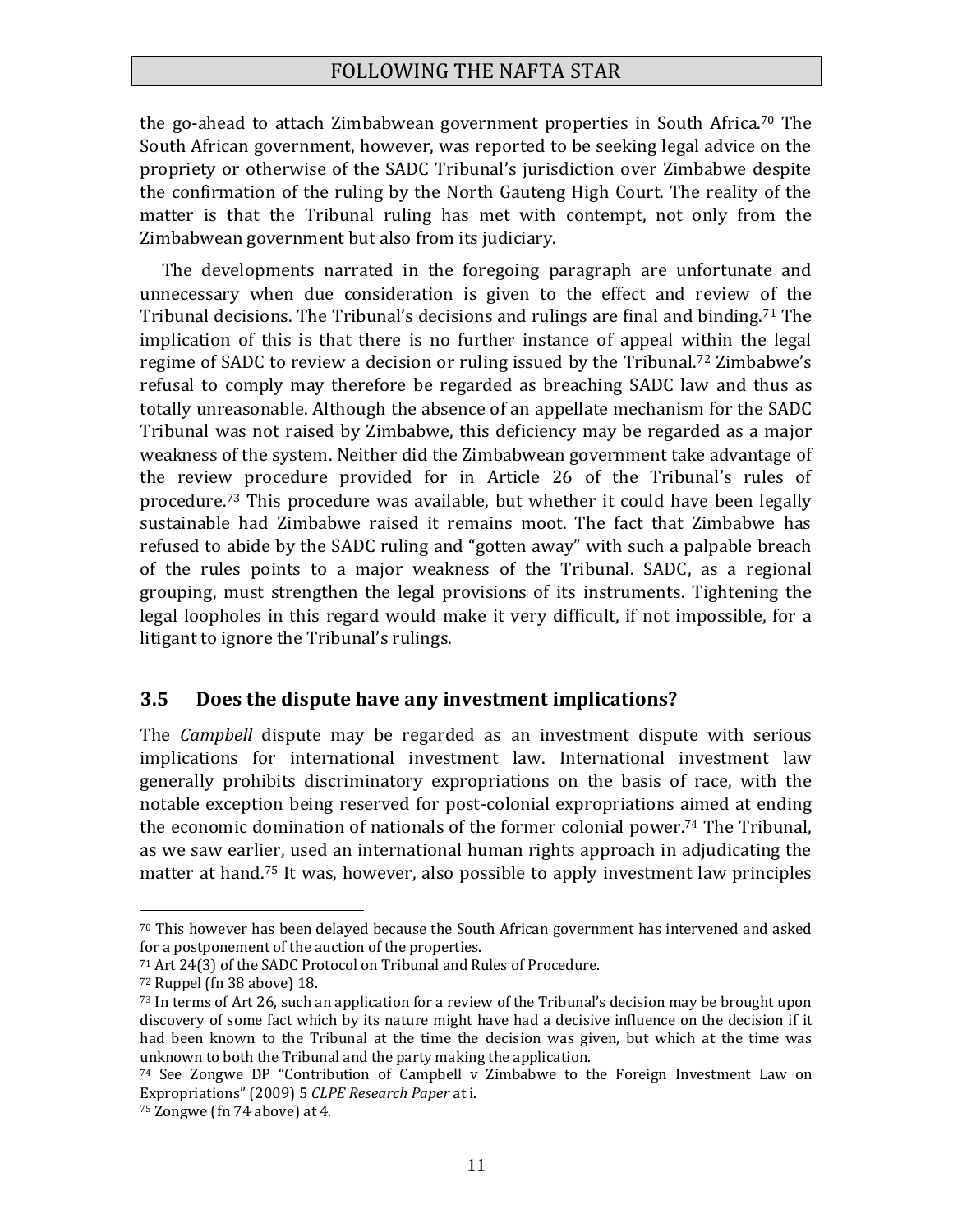to the *Campbell* dispute because of the foreign nationality or British origins of some of the corporations and farmers whose lands were expropriated.<sup>76</sup> In the case of *Funnekotter v Zimbabwe*, <sup>77</sup> for example, the applicants were Dutch and Italian nationals. They claimed that the Zimbabwean government violated a bilateral investment treaty between the Netherlands and Zimbabwe by *inter alia* enacting and actualising Amendment No. 17.<sup>78</sup>

In this case the International Centre for Settlement of Investment Disputes (ICSID) awarded damages to Dutch foreign investors whose property had been expropriated without the necessary compensation as provided for in the bilateral investment treaty.<sup>79</sup> Zimbabwe refused to comply with the award.<sup>80</sup>

On 17 June 2010, in a related matter, the German government complained to the Zimbabwean government, through its ambassador in Harare, that the occupation of three farms owned by a German investor in Zimbabwe amounted to a violation of bilateral and international agreements between the two countries. $81$  The complainant also stated that the German Embassy noted with concern that property rights of German nationals and their investments in Zimbabwe were being put under threat in clear violation of international law.<sup>82</sup> Closer to home, on 18 June 2010, a South African civil rights initiative, AfriForum, was reported to be on the verge of taking legal action against the South African government for failing to protect the lives and property of South African farmers in Zimbabwe.<sup>83</sup> According to the Chief Executive Officer of AfriForum, Mr. Kallie Kriel, the South African government had not taken any steps to assist South African citizens in Zimbabwe, even after it had come to light that attacks against South African establishments were increasing.

<sup>76</sup> Zongwe (fn 74 above) at 4.

<sup>77</sup> *Bernardus Henricus Funnekotter and others v Republic of Zimbabwe* (ICSID case no. ARB/05/6), decision of 2 April 2009.

<sup>78</sup> The specific treaty was the Agreement on Encouragement and Reciprocal Protection of Investments between the Republic of Zimbabwe and the Kingdom of the Netherlands, 11 December 1996.

<sup>79</sup> *Ibid*.

<sup>80</sup> See Schlemmer EC "Protection of Investors and Investments" (2009) *SA Merc LJ* 734 at 746.

<sup>81</sup> Bilateral Investment Promotion and Protection Agreement (BIPPA) between Zimbabwe and Germany (1995) which came into force in 2000. See, further, "Germans Fume over Farm Seizures" reported in *New Zimbabwe* at [http://www.newzimbabwe.com/news-2669-germans+fume](http://www.newzimbabwe.com/news-2669-germans+fume%20+over+farm)  [+over+farm](http://www.newzimbabwe.com/news-2669-germans+fume%20+over+farm) (accessed 18 June 2010).

<sup>82</sup> *Ibid*. The international law referred to here is international investment law and the basic requirements that expropriations must be carried out as a last resort after taking into account that the process is for a public purpose, non-discriminatory and accompanied by the payment of compensation. These requirements form part of customary international law and must be met cumulatively (Zongwe, fn 74 above at 7). See further Dolzer R and Schreuer C *Principles of International Investment Law* Oxford University Press (2008) 89.

<sup>&</sup>lt;sup>83</sup> See "AfriForum to Take Legal Steps against SA Government over Zim Land Attacks" (18 June 2010) a[t http://allafrica.com/stories/201006210115.html](http://allafrica.com/stories/201006210115.html) (accessed 8 February 2011).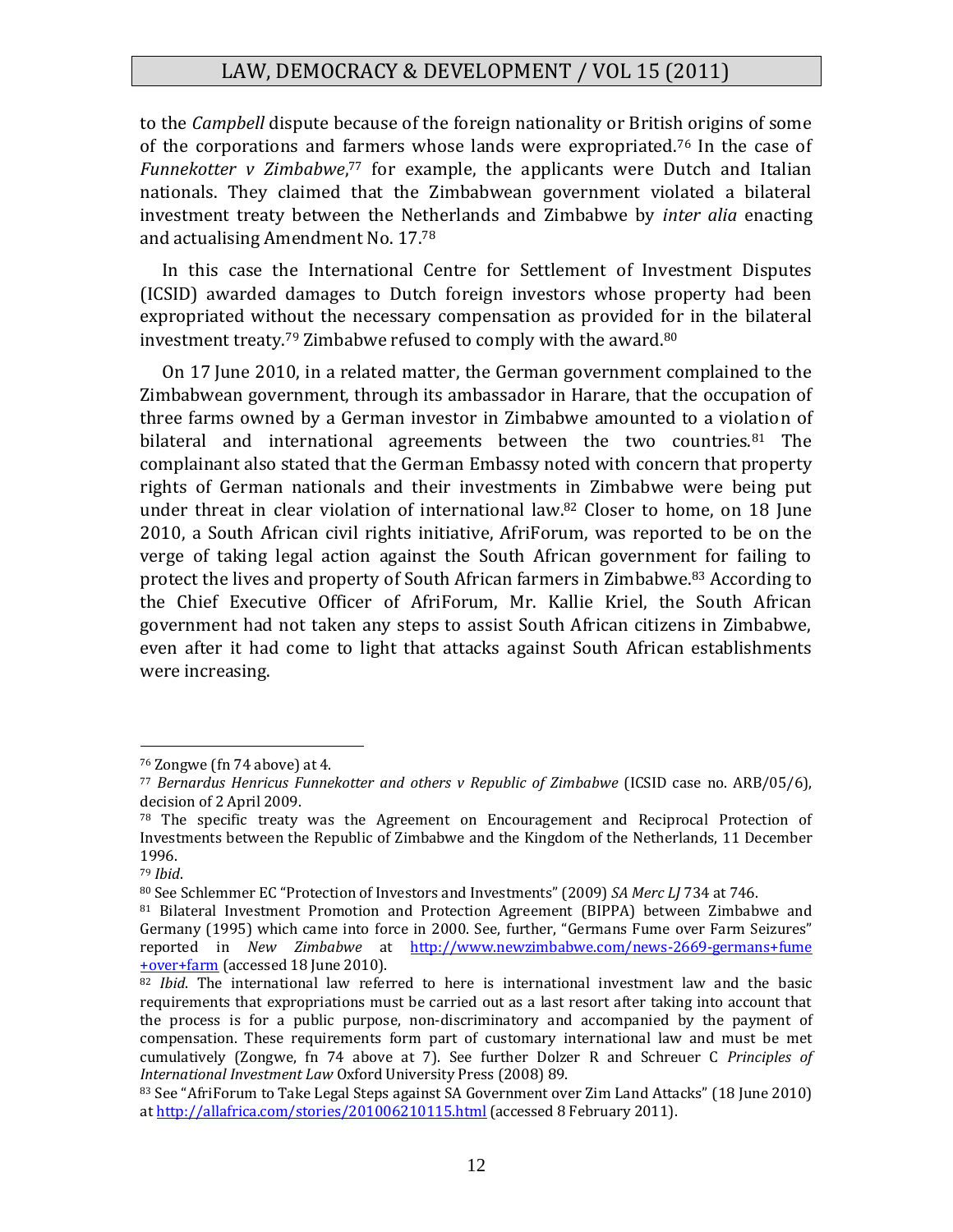It is also important to point out that South African farmers and their land are meant to be protected by a signed and recently ratified bilateral investment agreement between the two countries.<sup>84</sup> In terms of the agreement's Preamble, the two countries entered into the agreement because they desired to create favourable conditions for greater investment by South African investors in Zimbabwe. The same holds for Zimbabwean investors in South Africa.<sup>85</sup> The agreement is meant to protect all South African investments, including farms. With specific reference to farms, while security of tenure for all existing and new South African investments in Zimbabwe is guaranteed, historical claims arising out of the land reform process are excluded.<sup>86</sup>

Now that it has been established that the *Campbell* case could have been brought before the Tribunal as an investment dispute, it is appropriate to engage in legal speculation and surmise what the result would have been had the investment protection route been adopted. Since the SADC Protocol on Investment is not yet in operation, the matter could have been argued as a violation of customary international investment law.<sup>87</sup> It is submitted that in order to have brought the dispute to the Tribunal as an investment dispute, the cause of action could easily have hinged on the absence of compensation.<sup>88</sup> For an applicant to succeed in a claim that the expropriation is illegal, he or she needs to establish that the state as respondent did not satisfy any one of the three requirements for lawful expropriations, rather than all of them.<sup>89</sup> It could therefore have been possible to present the *Campbell* case as an investment dispute premised on non-payment of compensation in violation of customary international investment law. It would then have been possible to have avoided references to racial discrimination which, with all due respect, the Tribunal got muddled up. $90$  The result would have been a finding

<sup>84</sup> The Bilateral Agreement for the Promotion and Reciprocal Protection of Investments (BIPPA) was signed in Harare on 27 November 2009 but will only become binding after reciprocal exchange of notifications to the effect that constitutional requirements for entry into force have been complied with. The BIPPA therefore has not come into force for want of such notifications.

<sup>85</sup> For an exhaustive discussion of the implications and ramifications of the BIPPA, see Brand J and Krynauw M "Implications and Ramifications of Zimbabwe/SA Agreement on Investment Protection" at <http://www.bowman.co.za/lawArticles/Law-Article~id~132417448.asp> (accessed 8 August 2010).

<sup>86</sup> Brand and Krynauw (fn 85 above) at 2.

<sup>&</sup>lt;sup>87</sup> For a conspectus of views on the subject of customary international investment law see generally Dodge WS "Customary International Law and the Question of Legitimacy" (2007) 120 *Harvard Law Review Forum* 19-27; Vicuna FR "Foreign Investment Law: How Customary is Custom?" (2005) 99 *American Society of International Law* 97-101; OECD Secretariat (2004) "Indirect Expropriation and the Right to Regulate in International Investment Law", Working Papers on International Investment number 2004/4 2-22 and Vagts D.F International Relations Looks at Customary International Law: A Traditionalist's Defence (2004) 15 *The European Journal of International Law* 1031-1040.

<sup>88</sup> Amendment No. 17 did not only contemplate ousting the jurisdiction of the Zimbabwean courts to hear disputes involving land. It further allowed the government to pay the aggrieved farmer only for improvements on the land and nothing more.

 $89$  See the requirements enumerated in Zongwe (fn 74 above) at 25.

 $90$  It is common cause that most of the land the government of Zimbabwe wants to acquire compulsorily is in the hands of white Zimbabweans due to historical and economic reasons. The fact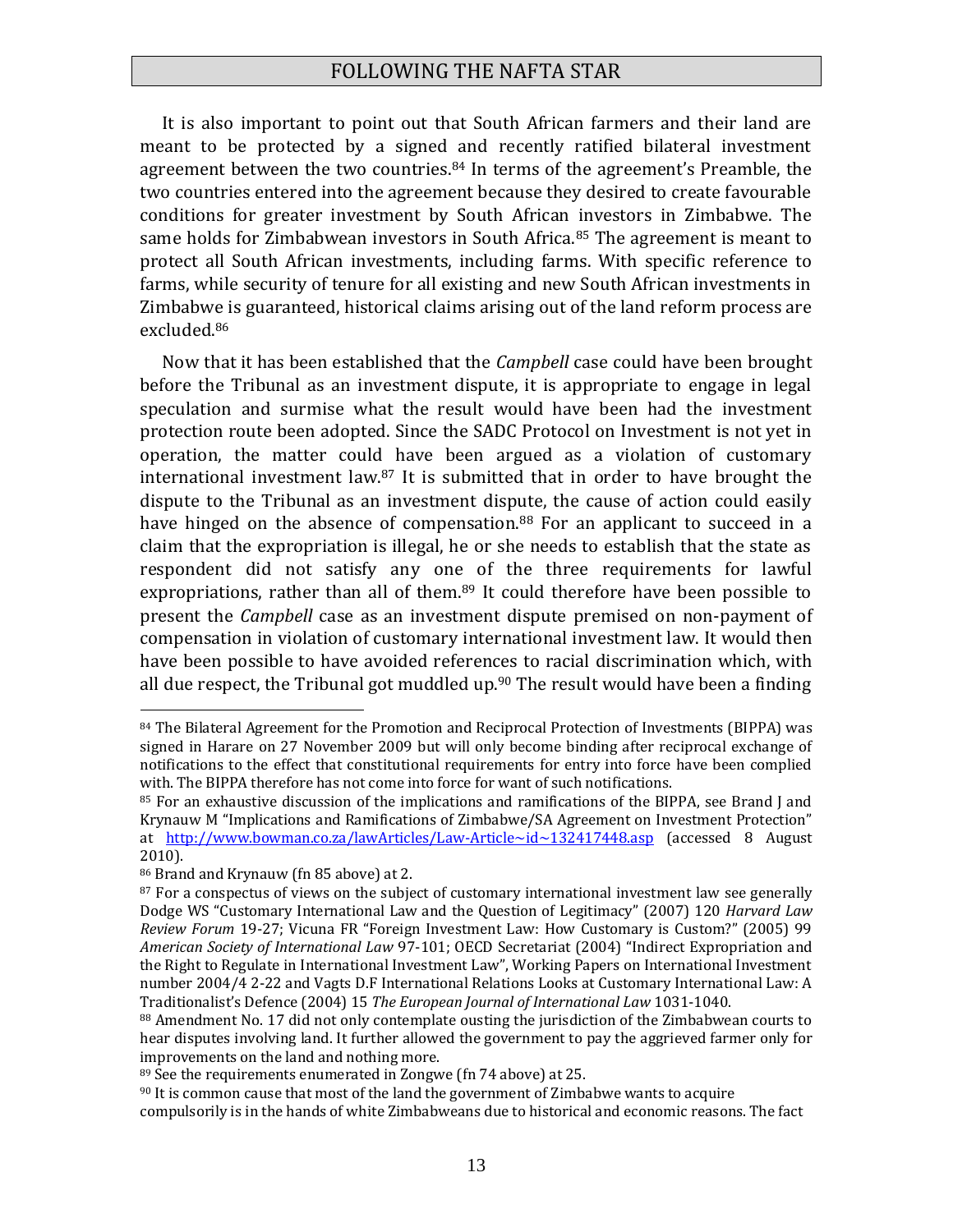by the Tribunal that the absence of compensation for expropriation rendered the land reform programme illegal, ending in a triumphant outcome for customary international investment law in general and the farmers in particular.

On the other hand, even if the Tribunal had gone ahead and analysed Amendment No. 17 from a racial discrimination point of view, as long as the cause of action was the absence of compensation in an investment protection context the result would have been the same. The implication would be that if authorities were to expropriate property in a bid to address economic inequalities occasioned by colonialism, but in a manner based on race and providing no compensation to the plaintiffs, then such an expropriation would be illegal even if it is motivated by the need to redress past economic inequalities brought by colonialism.<sup>91</sup> In light of the foregoing it is submitted that the *Campbell* dispute was in the first place about investment protection. As a result it is submitted that disputes of such a nature can and should be brought to the Tribunal as investment disputes. This would leave the plaintiff with a number of viable remedial options to compel the reluctant respondent state to make good the plaintiff's losses.

Having made the case that the *Campbell* dispute could easily have been handled as an investment dispute, it is now appropriate to expound on the legal regime applicable to investments and their protection in an SADC context.

## **4 SADC INVESTMENT PROTECTION PROVISIONS**

#### **4.1 Preliminary remarks**

Unlike NAFTA, which has elaborate investor and investment protection provisions as part of its main agreement, SADC has a separate instrument, the Protocol on Finance and Investment, which purports to protect investments in the region.<sup>92</sup> Further, the Protocol has additional annexures which provide additional information about specific issues cursorily referred to in the Protocol itself.<sup>93</sup> It is important, however, to point out at the onset that the Protocol has not yet come into operation because the required number of ratifications has not yet been deposited with the SADC Secretariat.<sup>94</sup>

If an investment dispute were to rise in an SADC context, the applicable law would be customary international investment law. To qualify as customary international law, a principle must result "from a general and consistent practice of

that white-owned farms were targeted does not in any way make Zimbabwe's land reform a racist project.

<sup>91</sup> Zongwe (fn 74 above) at 26.

<sup>&</sup>lt;sup>92</sup> A full text of the protocol is available a[t http://www.sadc-tribunal.org/pages/protocols.htm](http://www.sadc-tribunal.org/pages/protocols.htm) (accessed 5 August 2010).

 $93$  Annexures 1–11. Annexure 1 deals with the protection of investment generally.

<sup>94</sup> Per Schlemmer (fn 80 above) at 750.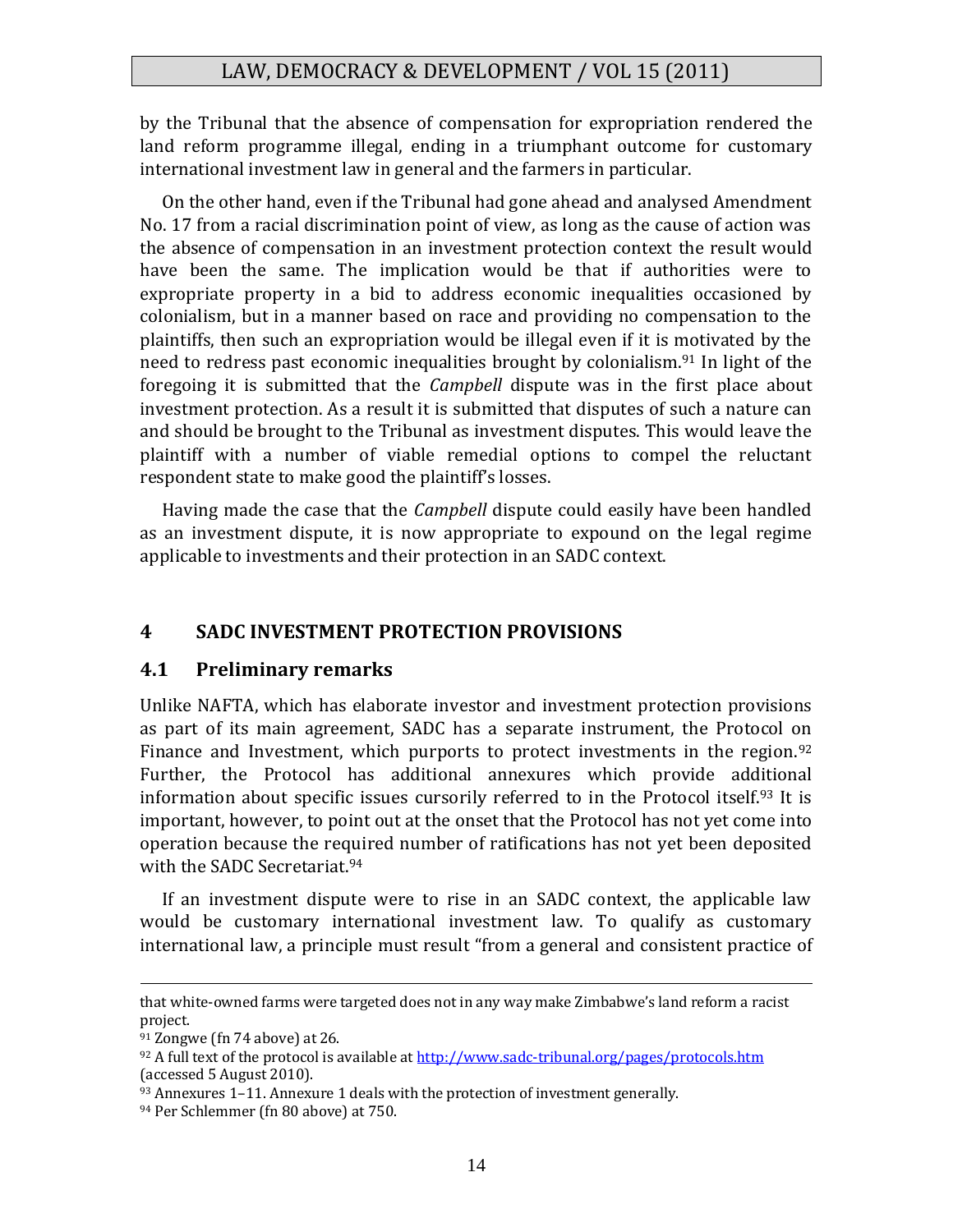states followed by them from a sense of legal obligation".<sup>95</sup> With specific reference to the SADC, while the Tribunal has the mandate to develop its own jurisprudence, it must also take into account applicable treaties, general principles and rules of public international law and any rules and principles of the law applicable in member states.<sup>96</sup> Zimbabwe is a member of the SADC and is therefore subject to customary international law rules which emanate from public international law as referred to above.

NAFTA is an agreement that is binding between the United States, Canada and Mexico and, as such, its text does not constitute customary international investment law. The SADC Tribunal is not enjoined to follow NAFTA Tribunal decisions because those decisions are not binding on it. However, because NAFTA and the SADC belong to the same legal family in terms of WTO law, $97$  NAFTA jurisprudence may have immense persuasive value to SADC judges sitting as the Tribunal. In this paper, a discussion of the NAFTA provisions is meant to serve the purpose of persuading the SADC Tribunal to draw some useful lessons from NAFTA jurisprudence. It is not contended that NAFTA law must become SADC law, neither is it the intention of this paper to imply that NAFTA rules are applicable to Zimbabwe.

## **4.2 Important provisions of the Protocol as elaborated by the Annexures**

The SADC Protocol is primarily about the harmonisation of the financial and investment policies of member states in order to make them consistent with the objectives of the regional grouping.<sup>98</sup> Further, state parties are enjoined to create a favourable investment climate within SADC with the aim of promoting and attracting investment in the region.<sup>99</sup> The definition of the term "investment" in the Protocol includes the acquisition of movable and immovable property including mortgages, liens or pledges.<sup>100</sup> Also included in the definition of investment are shares, stocks and debentures of companies or interest in the property of such companies.<sup>101</sup>

<sup>99</sup> Art 2 (a) of the Protocol.

<sup>95</sup> McGinnis JO "The Comparative Disadvantage of Customary International Law" (2006) 30 *Harvard Journal of Law and Public Policy* 7 at 9.

<sup>96</sup> Per Art 21 (b) of the Protocol on Tribunal and the Rules of Procedure Thereof. See also Ruppel (fn 38) at 16-18.

<sup>97</sup> NAFTA is a free trade area while SADC is a customs union. Both organisations are established pursuant to the WTO provisions in Article XXIV of GATT 1994 which allows countries to form regional integration agreements which may take the form of free trade areas and customs unions or other arrangements at the conclusion of which free trade areas or customs unions may be formed. 98 Preamble to SADC Protocol on Finance and Investment.

<sup>100</sup> Art 1 (a) of the Protocol.

<sup>101</sup> Art 1 (b) of the Protocol.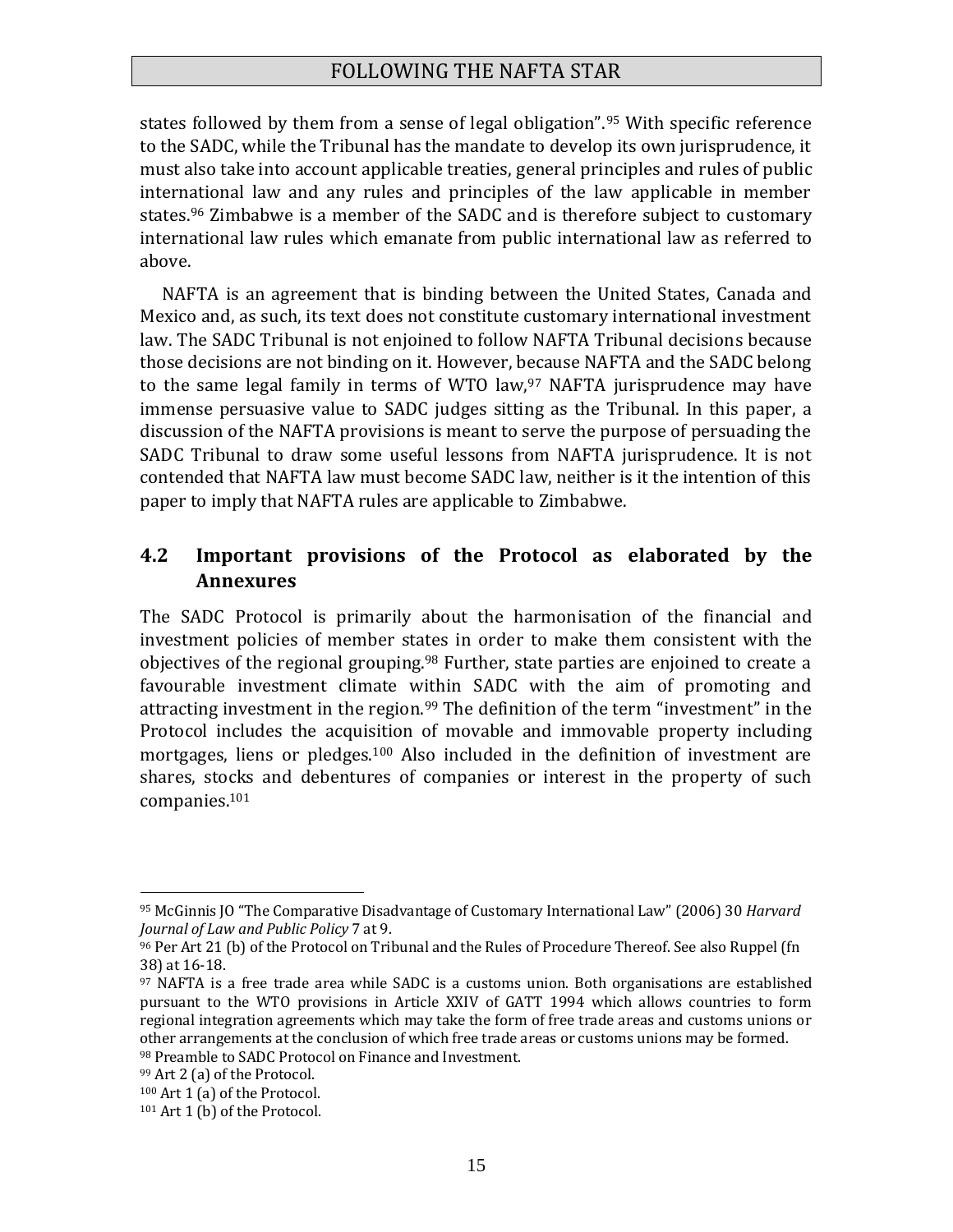Countries are generally allowed to admit investments into their territories in accordance with their national laws and regulations.<sup>102</sup> This scenario may sound disturbing if one considers that some national laws may be so deficient as to be almost arbitrary.<sup>103</sup> This result may call for an imposition of basic standards which member states must abide by, with each departure from the prescribed path considered as an actionable transgression.<sup>104</sup>

Administrative measures obtaining in a state must promote and create a predictable investment climate wherein the laws are not arbitrarily, and without good reason, amended to the detriment of investors.<sup>105</sup> In order to promote investment, SADC member states are required to promote predictability, confidence, trust and integrity by adhering to and enforcing transparent policies, practices, regulations and procedures relating to investment.<sup>106</sup> Transparency and predictability of the investment regime is further enhanced by competent judicial and administrative tribunals with the power of judicial review, including the review of measures relating to expropriation or nationalisation and the determination of compensation in the event of nationalisation or expropriation.<sup>107</sup>

As regards the settlement of investment disputes, clear guidelines are given in the Protocol.<sup>108</sup> The settlement of such disputes shall be guided by the principles of cooperation and consultation to achieve consensus in the interpretation and application of the Protocol.<sup>109</sup> In situations where parties are unable to achieve such consensus, two possible routes may be adopted.<sup>110</sup> The first applies to situations where parties have divergent and mutually exclusive interpretations of a specific provision of the Protocol where there are provisions in the Annexure to the Protocol dealing with the same issue.<sup>111</sup> In this instance the provisions of the Annexure would be used as interpretive guidelines.<sup>112</sup> If the parties' dispute cannot be settled by reference to the Protocol or any of its Annexures, then parties must use their best endeavours to settle such dispute through negotiation in good faith.<sup>113</sup> If negotiations fail within three months of the dispute arising, then the matter may be

<sup>102</sup> Art 2 of the Protocol.

<sup>103</sup> Leaving the regulation of the protection of investments entirely to each country's discretion could have unfortunate results such as the circumstances that led to the *Campbell* litigation.

 $104$  The Tribunal would have to come in as the final arbiter in this instance but there is an additional impediment in the form of the requirement that, before a litigant approaches the Tribunal, local remedies must be exhausted first [Art 15(2), SADC Tribunal rules].

<sup>105</sup> Art 2 (3) of the Protocol.

<sup>106</sup> Art 8 of the Protocol.

<sup>107</sup> Art 27 of the Protocol.

<sup>&</sup>lt;sup>108</sup> Art 24 of the Protocol, which specifically deals with the settlement of investment disputes, may be seen as a possible equivalent of NAFTA Chapter 11.

<sup>109</sup> Art 24 (2) para 1 of the Protocol.

<sup>110</sup> Art 24 (2) of the Protocol.

<sup>111</sup> Namely Annexure 1 to the Protocol on Finance and Investment.

<sup>112</sup> Art 24 (2) para (a).

<sup>113</sup> Art 24 (2) para (b).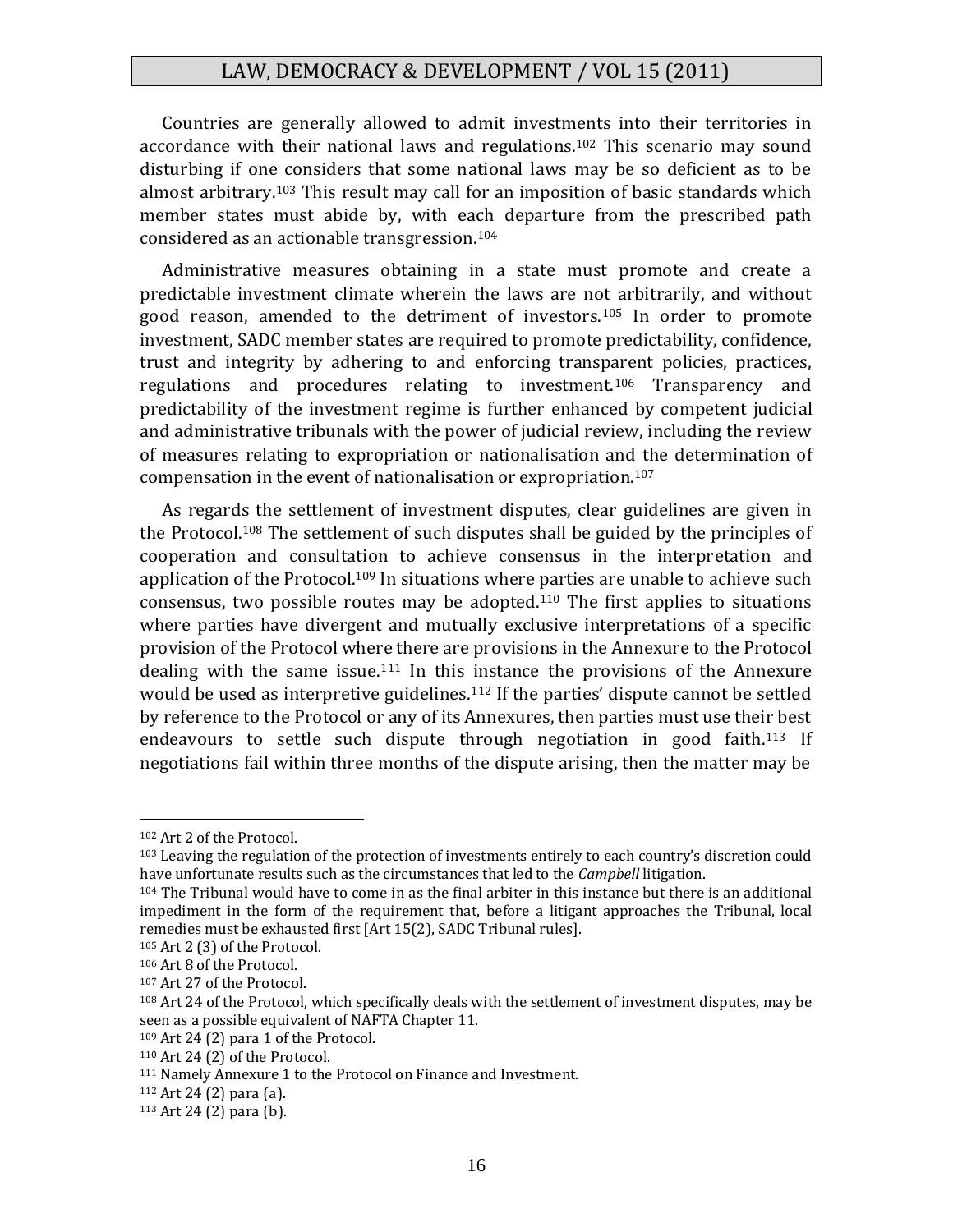referred to the SADC Tribunal. This would have been the route to adopt had the *Campbell* case been brought to the tribunal as an investment dispute.

Since one of the main objectives of this article is to extract investment protection lessons for SADC from NAFTA, it is now opportune to turn to an expository discussion and analysis of the pertinent NAFTA jurisprudence before specific lessons are highlighted.

# **5 EXCERPTS FROM NAFTA CHAPTER 11 JURISPRUDENCE AND POSSIBLE LESSONS FOR SADC**

## **5.1 General**

 $\overline{a}$ 

In the following disputes, despite the fact that most of the measures complained against were environmental in nature, the application of NAFTA investment principles such as the avoidance of expropriation are clearly laid out. Therefore the jurisprudential value of the cases lies in how the principles of investment protection were applied in an environmental protection context.

A juridical analysis of the Chapter 11 provisions of NAFTA indicates that there is likely to be tension between the sovereign authority of national or local governments to set environmental rules and the agreed right of a foreign investor to secure its investments against expropriation<sup>114</sup> as well as against discriminatory or arbitrary treatment by a host state. A foreign investor enjoys the right to compensation in the event of a NAFTA member expropriating its property or adopting a measure "tantamount to expropriation".<sup>115</sup>

The words "tantamount to expropriation" have been the subject of debate in cases that alleged that an environmental regulation or policy constituted a measure  $t$ antamount to expropriation.<sup>116</sup> There is no consensus as to what constitutes a measure tantamount to expropriation. However, environment-related claims in

<sup>116</sup> The cases are *Pope and Talbot v Canada* (2002) 41 ILM 1347; *SD Myers Inc v Canada, Partial award 13 November 2000, Ethyl Corporation v Canada (*records available at [http://www.international.gc.ca/trade-agreements-accords-commerciaux/disp-](http://www.international.gc.ca/trade-agreements-accords-commerciaux/disp-diff/SDM_archives.aspx?lang=en)

<sup>114</sup> The envisaged forms of expropriation that have come under consideration as subjects of disputes are direct expropriation, which occurs when a host state takes property owned by a foreign investor located in the host state, ostensibly for a public purpose, and indirect expropriation, which refers to actions, omissions or measures attributable to a government that are the functional equivalent of an expropriation. See Soloway J "Environmental expropriation under NAFTA Chapter 11: The Phantom menace" in Kirton JJ and Maclaren VW (eds) *Linking Trade, Environment and Social Cohesion: NAFTA experiences, Global challenges* (2002) 131–142.

<sup>115</sup> NGOs are, however, concerned that the NAFTA provisions on expropriation are undesirable as they erode national sovereignty by limiting the capacity of governments to regulate in sensitive areas such as environmental conservation.

[diff/SDM\\_archives.aspx?lang=en,](http://www.international.gc.ca/trade-agreements-accords-commerciaux/disp-diff/SDM_archives.aspx?lang=en) accessed 8 February 2011); and *Metalclad v United Mexican States*, 2000 (available at [http://ita.law.uvic.ca/documents/MetacladAward-English.pdf,](http://ita.law.uvic.ca/documents/MetacladAward-English.pdf) accessed 8 February 2011).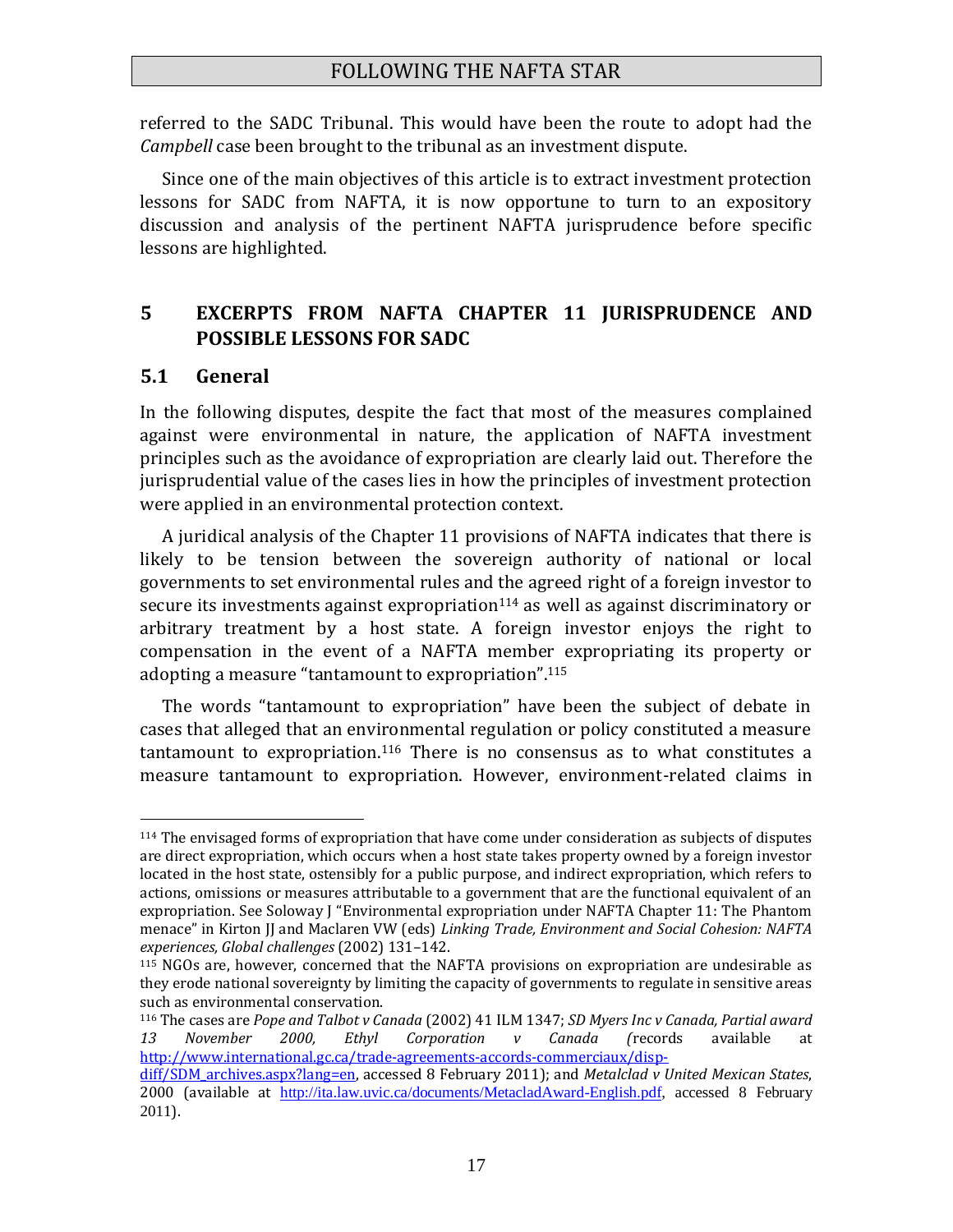which investors have received or been awarded compensation provide some evidence as to how investment protection has been bolstered under NAFTA Chapter 11.

#### **5.2** *Pope and Talbot v Canada*

In this case Pope and Talbot, an American firm with some business presence in Canada, argued that certain export restrictions by Canada resulted in a measure tantamount to expropriation since they had "deprived the investor of its ordinary ability to alienate its product to its traditional and natural market".<sup>117</sup> Canada, for its part, contested the characterisation of the right to export lumber as a property right.

First, the Tribunal ruled that investment access to the US market is a property interest subject to protection under article  $1110$ ,<sup>118</sup> thus implying that a measure that affected the value of such a property interest could be subject to challenge under article 1110.

Second, the Tribunal affirmed that for a measure to be considered expropriatory it need not be discriminatory. In other words, the Tribunal contemplated that in certain circumstances government measures could be applied in a nondiscriminatory manner, yet still be tantamount to expropriation. To find otherwise, the Tribunal opined, would leave a "gaping loophole" in international protection against expropriation.<sup>119</sup>

Third, the Tribunal gave a wide meaning to what measures could amount to expropriation. While stating that there was no expropriation in this case in terms of the "ordinary meaning" of the term, it also stated that a taking could include interference with the carrying on of business. The Tribunal was of the opinion that, while the interference in the case had – according to the investor – resulted in reduced profits on the investment, it continued to export substantial quantities of softwood lumber to the US and earned substantial profits on those sales. The Tribunal added that, while it may sometimes be uncertain whether a particular interference with business activities amounts to an expropriation, the test was whether that interference is *sufficiently restrictive to support a conclusion that the property has been taken from the owner*<sup>120</sup> and that a finding of expropriation would require a substantial deprivation. 121

Fourth and finally, the Tribunal narrowed the scope of the expropriation provisions by rejecting the investor's claim that the use of the term "tantamount to

<sup>119</sup> *Pope and Talbot v Canada,* Interim Award, paras 81–86.

<sup>117</sup> *Pope and Talbot v Canada*, Statement of Claim, para 93.

<sup>118</sup> *Pope and Talbot v Canada,* Final Merits Award, para 96. This Article contains a prohibition against direct or indirect nationalisation or expropriation of an investment of an investor of another NAFTA party unless the nationalisation or expropriation meets certain specific requirements.

<sup>120</sup> Emphasis added.

<sup>121</sup> *Pope and Talbot v Canada,* Final Merits Award, paras 101–102.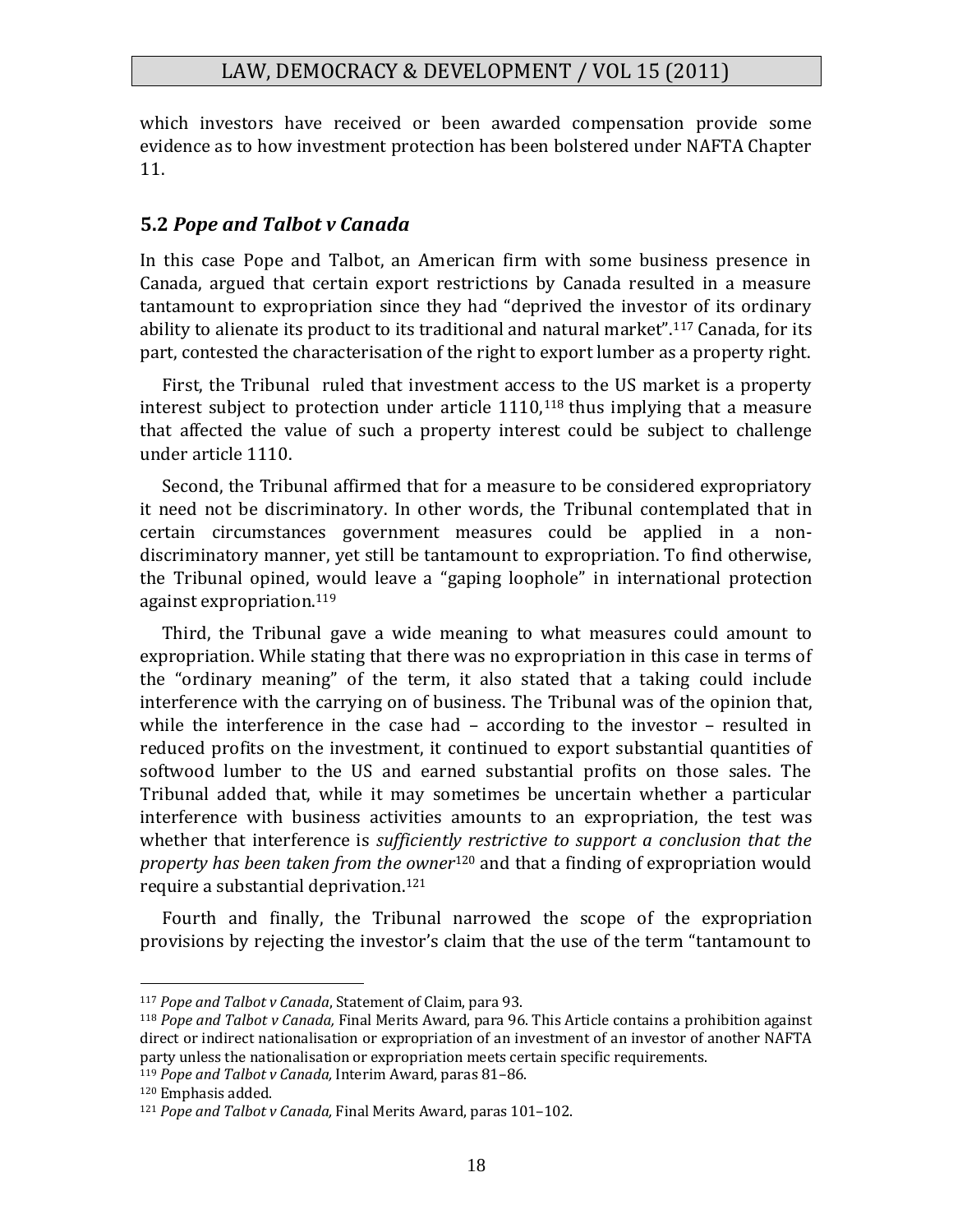expropriation" means something more than an outright taking or creeping expropriation. The Tribunal stated that "tantamount means nothing more than equivalent" and that "something equivalent cannot logically encompass more".<sup>122</sup>

In this case, therefore, the Tribunal adopted a relatively conservative approach to the interpretation of expropriation. This approach is buttressed by the fact that the Tribunal articulated a test of substantial deprivation and limited the meaning of "tantamount to expropriation" to nothing more than what would otherwise be a direct expropriation. This position is consistent with international jurisprudence on the subject of expropriation of alien property. In the premises, therefore, the Tribunal found that expropriation had not taken place.

#### **5.3** *SD Myers Inc v Canada*

SD Myers Inc, a US company with branches in countries outside the US,<sup>123</sup> is an electrical equipment repair and maintenance company that developed, as an outgrowth of its core business, a separate business of remediation of PCB contamination through the destruction of PCBs.<sup>124</sup> Eastern Canada, with a considerable amount of PCB-contaminated equipment but no local disposal capacity, was another attractive opportunity for the company. However, the move was thwarted by the fact that, even though the terms of the bilateral agreement between the US and Canada allowed for cross-border movement of hazardous waste for environmentally sound disposal, regulations pursuant to the US Toxic substances control Act<sup>125</sup> virtually banned the importation of PCBs into the US. To overcome this obstacle, SD Myers Inc established a branch in Canada in 1993 and began to lobby both US and Canadian environmental officials for a relaxation of the ban on PCBs from Canada to the US. This effort was supported by many East Canadian firms, which believed that the disposal of their PCBs by SD Myers in the US would be cheaper than working with the only available Canadian service provider, Chem-Security in Swan Hills, Alberta.

<sup>122</sup> *Pope and Talbot v Canada,* interim award, para 104.

<sup>123</sup> By the 1980s SD Myers Inc had branches in South Africa, Mexico and Australia and was looking to expand its business empire further afield.

<sup>124</sup> PCBs (polychlorinated biphenyls) are mixtures of synthetic organic chemicals with the same basic chemical structure and similar physical properties ranging from oily liquids to waxy solids. Due to their non-flammability, chemical stability, high boiling point and electrical insulating properties, PCBs were used in hundreds of industrial and commercial applications including electrical, heat transfer, and hydraulic equipment. More than 1.5 billion pounds of PCBs were manufactured in the United States prior to cessation of production in 1977. Concern over the toxicity and persistence in the environment of PCBs led Congress in 1976 to enact §6(e) of the *Toxic Substances Control Act* (TSCA) that included among other things, prohibitions on the manufacture, processing, and distribution in commerce of PCBs. [Source: The US Environmental Protection Agency (EPA) at <http://www.epa.gov/opptintr/pcb/>; accessed 25 Oct 2009).

<sup>125</sup> Toxic Substances Control Act 15 U.S.C. S/S 2601 et seq. (1976).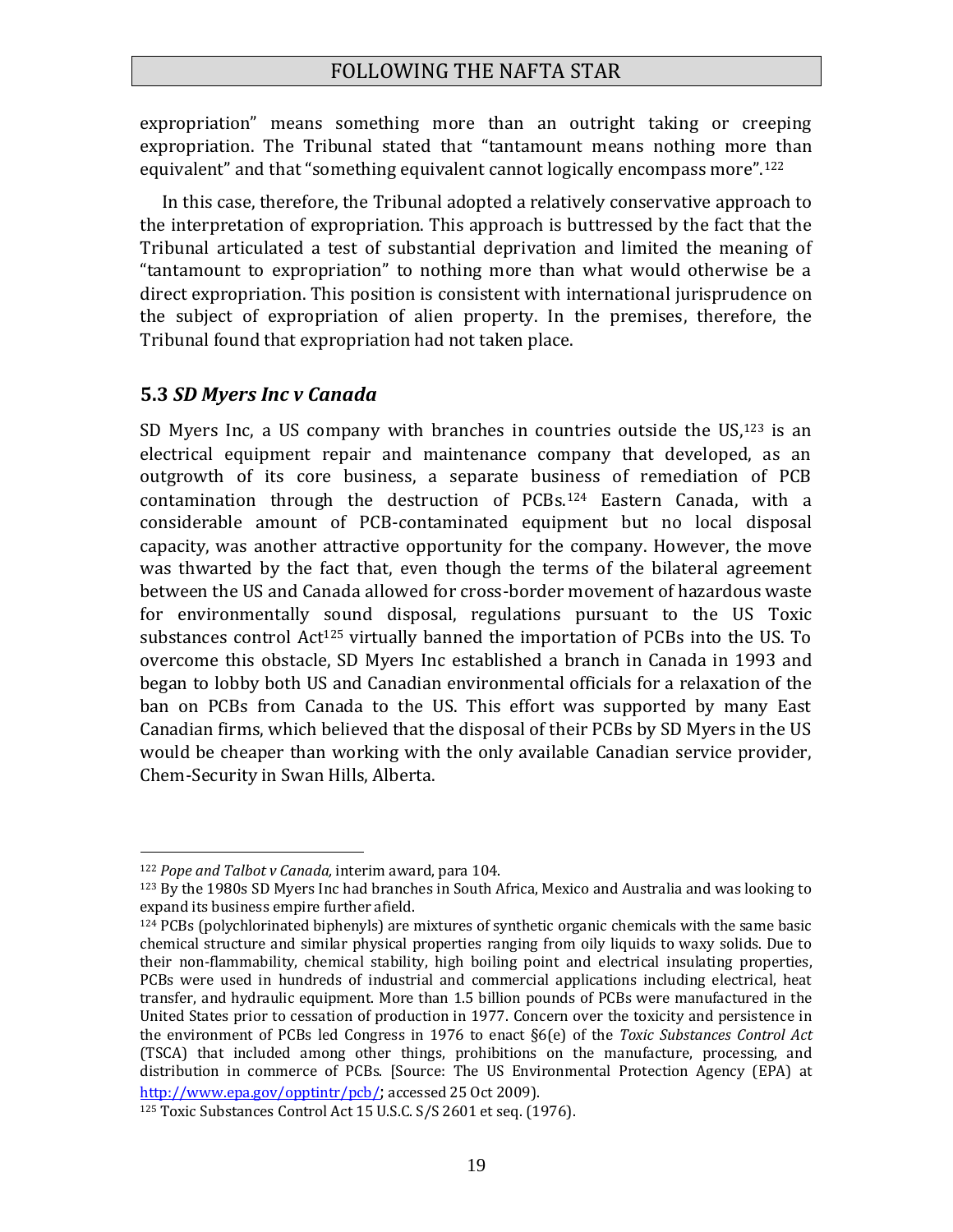In the US, the environmental regulation authorities began considering SD Myers' request for a relaxation of the trading ban in early 1995. Canadian environmental officials and firms followed the developments with keen interest. In July 1995, before the US environmental authorities had favourably considered the request of SD Myers, the Canadian Minister for the Environment stated that government policy on PCB disposal was that "the handling of PCBs should be done in Canada by Canadians". On 26 October 1995 US environmental authorities issued SD Myers a written notice of "enforcement discretion" under which imports of PCBs from Canada into the US for disposal (by destruction) would be allowed between 15 November 1995 and 31 December 1997. Subsequent to the issue of the notice, Chem-security wrote to the Canadian Minister for the Environment urging a quick Canadian response to the US opening of the border to trade in PCBs. On 16 November 1995, a day after the border was "opened", the Minister signed an interim order that had the effect of closing the border from the Canadian side by amending Canada's PCB waste export regulations to prohibit the export of Canadian PCBs.<sup>126</sup> The interim order was confirmed by Canada's Privy Council on 28 November 1995 and made into an order-in-council of the Governor-General on 26 February 1996. One year later, in February 1997, Canada reversed the closed border policy, amending the PCB waste export regulations to allow PCB shipments to the US.<sup>127</sup>

In this case, the temporary ban by the Canadian government on the export of PCB waste to the US was found to be primarily protective to the Canadian PCB disposal industry against US competition and environmentally unjustifiable but not "tantamount to expropriation". The Tribunal, however, recognised that compensating for a regulatory taking was an exception rather than a rule.<sup>128</sup>

The Tribunal acknowledged that an expropriation usually amounts to a lasting removal of the ability of an owner to make use of its economic rights.<sup>129</sup> In this case, however, it noted that the closure of the border resulting from the regulation,

 $126$  The Canadian environment minister claimed that the ban was based on environmental policy, in particular the Basel Convention on the control of transboundary movements of hazardous wastes and their disposal (1999). That convention has two relevant provisions. Art 4 (2) (b) calls on parties to "ensure the availability of adequate disposal facilities to the extent possible" within their own boundaries. Art 4 (2) (d) commits governments to "ensure that the transboundary movement of hazardous and other wastes is reduced to the minimum consistent with the environmentally sound and efficient management of such wastes". Notwithstanding the Basel convention, Canada had consistently allowed PCB exports to the US in terms of the two countries' bilateral agreement on the transboundary movement of hazardous waste.

 $127$  This window of commercial opportunity for SD Myers was closed for a good five months later by a US court decision that the 1995 "enforcement discretion" from the US environmental authorities was contrary to the Toxic Substances Control Act.

 $128$  The Tribunal noted that the general body of precedent usually does not treat regulatory action as amounting to expropriation. Regulatory conduct by public authorities is unlikely to be subject to legitimate complaints under article 1110 of the NAFTA, although the Tribunal did not rule out that possibility: *SD Myers v Canada*, Final Award on Merits, para 69].

 $129$  The Tribunal noted, however, that in some circumstances even a temporary removal of such rights might qualify as an expropriation.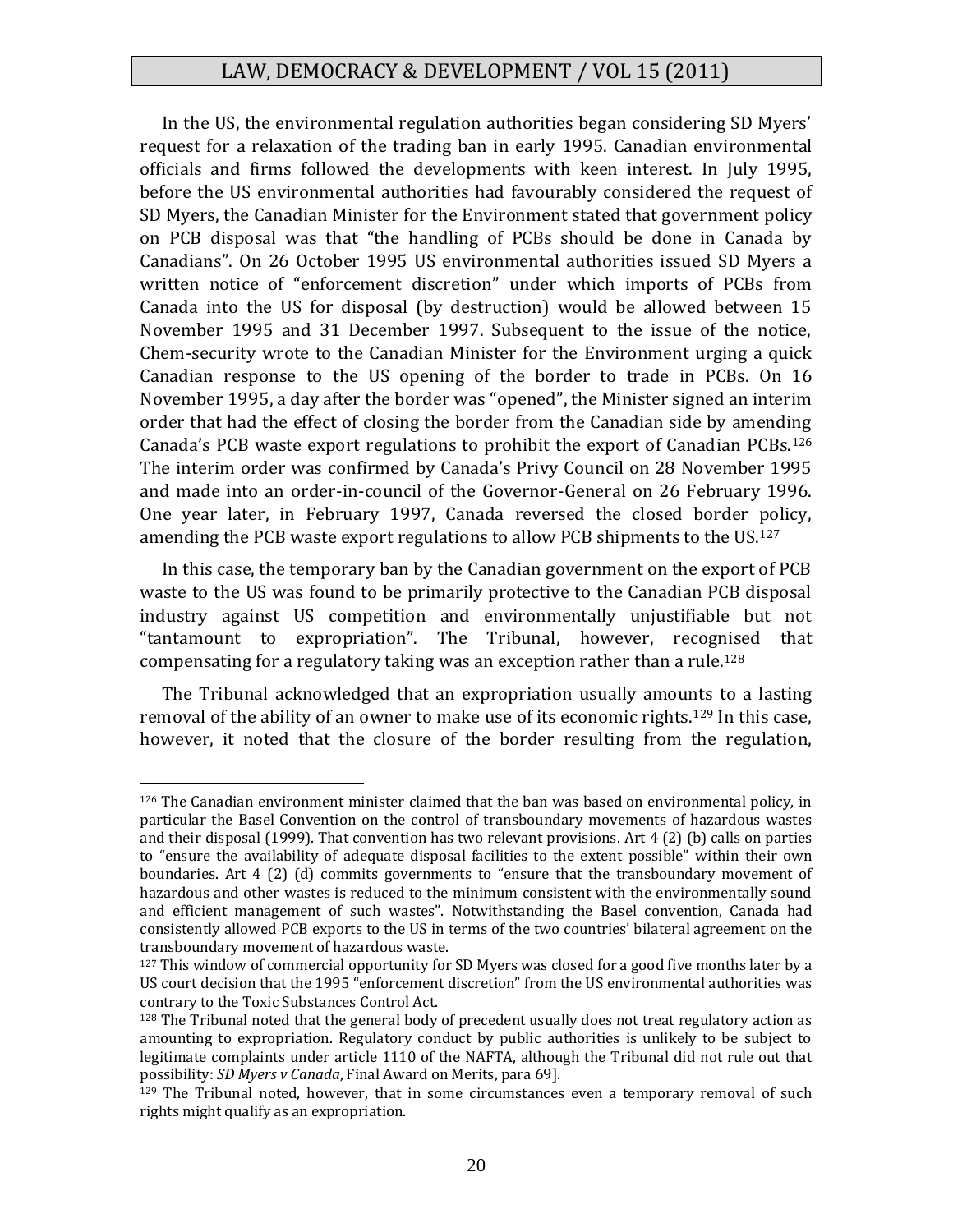during which the complainant said it lost its competitive advantage, was only temporary and thus would not amount to an expropriation.<sup>130</sup> The Tribunal concurred with the decision in *Pope and Talbot v Canada*<sup>131</sup> that the term "tantamount to expropriation" in article 1110 merely meant equivalent to expropriation and the use of the word "tantamount" was meant only to include the concept of creeping expropriation.<sup>132</sup> Thus the Tribunal effectively ruled that a regulatory expropriation had to result in a substantive deprivation, thus seeming to shut the door on the allegation that NAFTA provides a cause of action for something less, in substantive terms, than a direct expropriation.

#### **5.4** *Metalclad v United Mexican States*

In this case the subject of the dispute was the refusal of local government authorities to issue a permit for the operation of a hazardous waste facility that had already been constructed. The Mexican federal environmental agency repeatedly and consistently approved of Metalclad's project. The state and local political officials who, with equal persistence, disagreed with and tried to counteract the federal environmental determinations, did so without directly contradicting the federal permitting decisions. The state governor's declaration of an ecological zone to protect some rare species of cactus in a large region bore only a tangential relationship to environmental hazards resulting from hazardous land filling.

The Tribunal in *Metalclad* found that the making of the municipal decision denying the local construction permit – in a hastily convened meeting without notice to the applicant or giving it due opportunity to appear – was deficient in terms of international law notions of due process implicit in fair and equitable treatment. The Tribunal therefore found that expropriation had taken place.<sup>133</sup>

The Tribunal adopted a relatively expansive interpretation of expropriation.<sup>134</sup> It held that the treatment of Metalclad by local Mexican authorities was inequitable

<sup>&</sup>lt;sup>130</sup> Such a ruling appears to leave the door wide open to a future finding of an expropriation for a measure that is only temporary.

<sup>131</sup> Above, para 5.2.

<sup>132</sup> *SD Myers v Canada*, Final Award on Merits, paras 285 –286. However, the Tribunal then added that the term "tantamount" meant that it should look at the substance of what has occurred and not just the form. In other words, a tribunal "must look at the real interests involved and the purpose and effect of the government measure": *ibid*, para 285].

<sup>133</sup> *Metalclad v United Mexican States*, para 103.

<sup>134</sup> It stated that expropriation under NAFTA includes not only open, deliberate and acknowledged takings of property, such as outright seizure or formal or obligatory transfer of title in favour of the host state, but also incidental interference with the use of the property which has the effect of depriving the owner, in whole or in significant part, of the use or reasonably-to-be-expected economic benefit of property even if not necessarily to the obvious benefit of the host state: *Metalclad v United Mexican States*, para 109.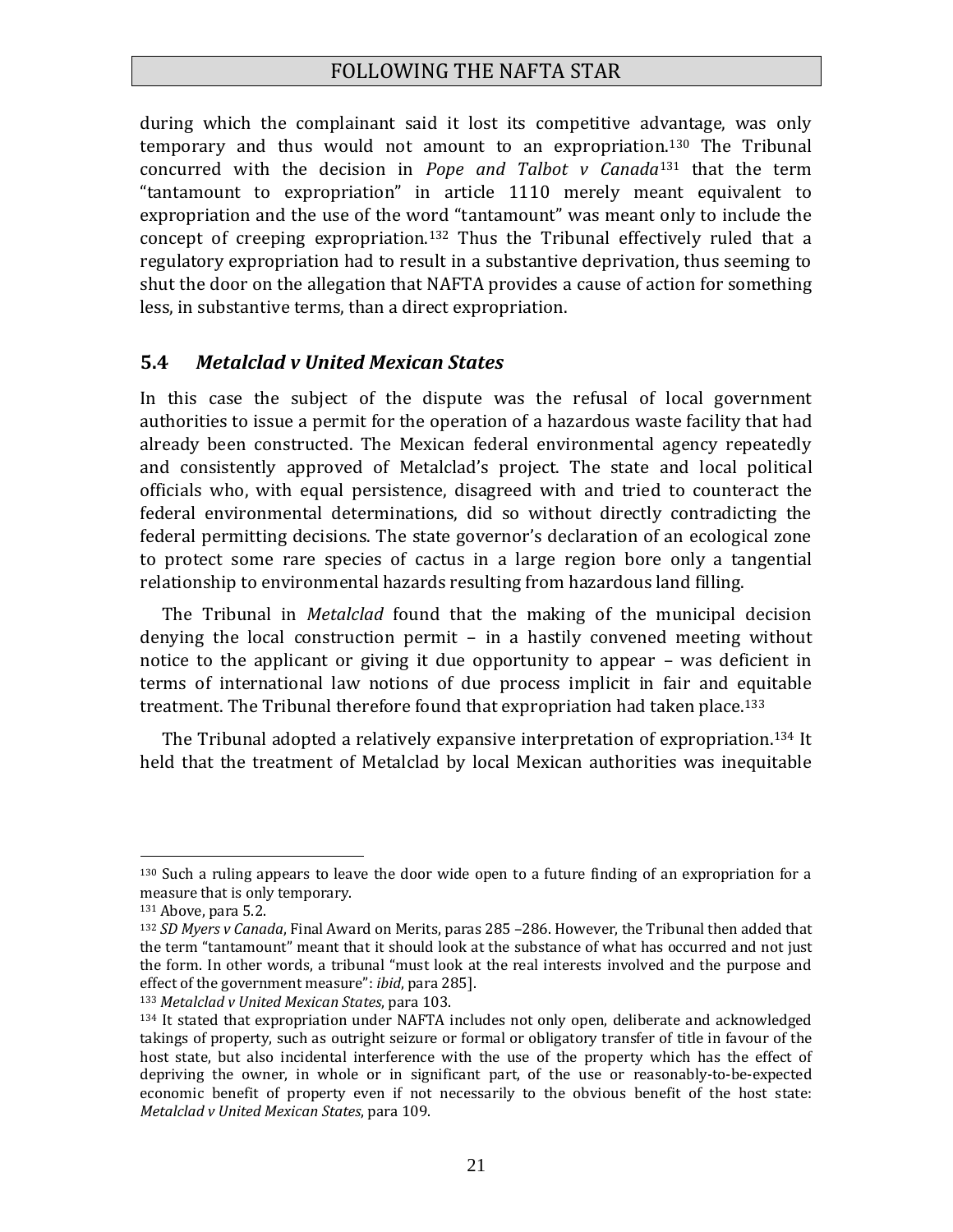and amounted to an indirect expropriation.<sup>135</sup> *Inter alia*, the reasons for this finding were the bias of federal government authorities against Metalclad, its flagrant violation of the principle that the affected party had to be represented, and the fact that the authorities had failed to lay a tangible basis, grounded in law or fact, for the refusal of a permit. This refusal had the effect of permanently barring the use of the land fill.

In contrast to *SD Myers,* the Tribunal ruled that the government need not have acquired a benefit for an expropriation to occur. Moreover, the Tribunal ruled that the fact that a government did not intend to effect an expropriation was not relevant to the determination of whether an expropriation took place.<sup>136</sup>

At the same time, however, the Tribunal narrowed the substantive scope of an indirect expropriation by viewing as functionally equivalent the concepts of "indirect expropriation" and acts or measures "tantamount to expropriation". This finding should help lay to rest claims that NAFTA chapter 11 somehow expands the customary international law definition of expropriation.<sup>137</sup>

The above cases are important in as far as they show how disputes under NAFTA chapter 11 have been handled thus far. They are also central in that they show that environmental standards and regulations may be used to protect local industries from international competition, thus violating the fundamental principles of national treatment and the most favoured nation treatment. The NAFTA tribunals so far have handled the disputes quite well despite some controversies associated with the interpretation of expropriatory provisions.

However, there remain several issues of grave concern raised by *Metalclad*. 138 Firstly, the Tribunal held that by tolerating the actions of the municipality and the patently biased actions of state and federal officials who failed to sufficiently clarify the situation for Metalclad*,* Mexico had failed in its duty to provide a transparent, clear and predictable framework for foreign investors. The implication here is that an onerous duty rested on the Mexican government to take the company through the complexities of Mexican municipal, state and federal law. Further, the implication of the decision is that the Mexican government was required to ensure that the officials at the various levels of federal, state and local government never gave contradictory advice. <sup>139</sup> On a related note, the decision in *Metalclad* does to some extent undermine local control because the definition of expropriation given by the Tribunal was sufficiently broad to include legitimate rezoning by a

 $135$  The immediate observation above shows the tribunal adopting a more expansive approach to expropriation, which could see a future tribunal finding an expropriation even where an incidental interference occurred that deprived the owner of a 'reasonably-to-be-expected' benefit. <sup>136</sup> Soloway (fn 114 above) at 141.

<sup>137</sup> Weiler TJ "Metalclad v Mexico: A play in three parts" (2001) 2 *Journal of World Investment* 60. <sup>138</sup> See, generally, International Institute for Sustainable Development (IISD) "A Backgrounder on the Controversial Case under NAFTA's Chapter 11, and on IISD's Involvement" at [http://www.iisd.org/investment/methanex\\_bacground.asp](http://www.iisd.org/investment/methanex_bacground.asp) (accessed 3 June 2010). <sup>139</sup> IISD (fn 138).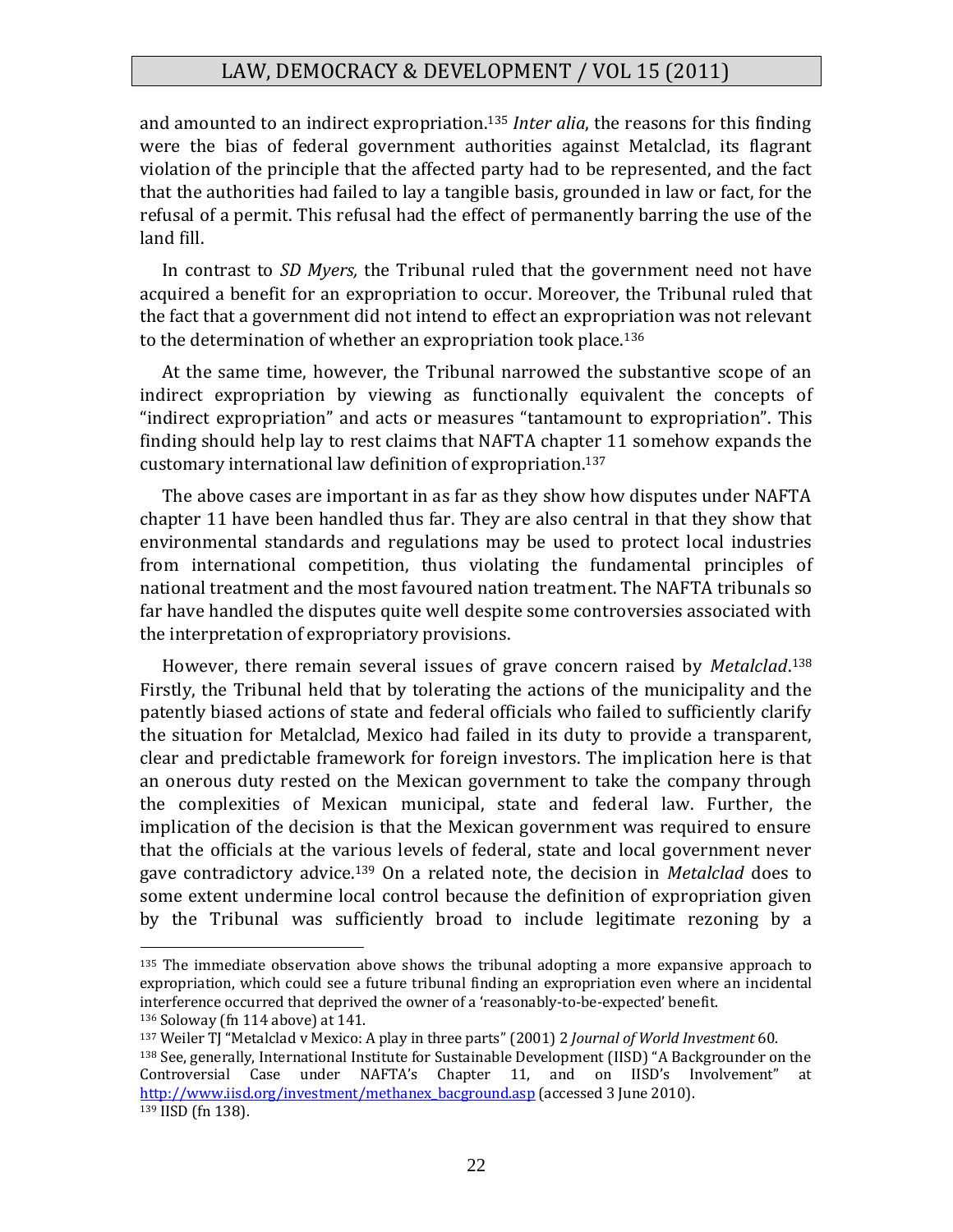municipality or other zoning authority. Permit requirements and environmental land use controls at the local level are the preserve of local government which should not have their judgments second-guessed by NAFTA tribunals.

The case also carries some major implications for the status of domestic law visà-vis the NAFTA Tribunal determinations. The panel felt competent to decide complicated issues of Mexican domestic law such as whether a municipal permit was required.<sup>140</sup> In addition to ruling that the municipality's actions amounted to expropriation, the panel further found that the municipality acted *ultra vires* its powers in denying *Metalclad* the construction permit based on environmental concerns.<sup>141</sup>

While the NAFTA Tribunal purported to resort to Preamble provisions to support its reasoning in the case, it is worth noting that it completely ignored other language in the Preamble supporting sustainable development and environmental protection.<sup>142</sup> Further disregard for environmental considerations is evidenced by the fact that, despite a finding by the panel that the Ecological Decree constituted further grounds for a finding of expropriation, the panel decided that it need not consider the motivation or intent for the adoption of the Decree.<sup>143</sup>

The panel may be commended for its expansive and broad definition of "takings". The Tribunal defined expropriation as not only "open, deliberate and acknowledged takings" of property such as outright seizure, but also "covert or incidental interference" with the use of property.<sup>144</sup>

From the three cases discussed above, two major lessons emerge. Firstly, they illustrate that governments may be at peril if they adopt measures having the effect of expropriating foreign-owned assets, directly or indirectly. Secondly, the disputes show that the use of trade instruments to achieve public policy goals must be meticulously thought out and supported with impeccable scientific support.

#### **5.5 Some modest lessons for SADC?**

From the above exposition of case law, a few useful lessons for the SADC region in the context of investment protection emerge. While the *Campbell* litigation was

<sup>140</sup> *Ibid.*

<sup>141</sup> *Ibid*. By so ruling, the panel pronounced on the substance of Mexican domestic law declaring that the exclusive authority for setting and permitting a hazardous waste landfill resides with the Mexican federal government.

<sup>142</sup> IISD (fn 138). The panel also ignored Article 1114 of Chapter 11, which purports to protect NAFTA nations from a race-to-the-bottom in environmental standards.

<sup>143</sup> *Ibid*. The motivation for the adoption of the Decree was obviously environmental, hence the panel should have emphasised such motivation supported by the Preamble and pertinent provisions of Chapter 11 of NAFTA.

<sup>144</sup> *Ibid*. It is submitted that this definition of "takings" clearly is much broader than what is allowed by US Courts and could have a crippling effect on the ability of NAFTA nations to carry out traditional governmental regulatory functions.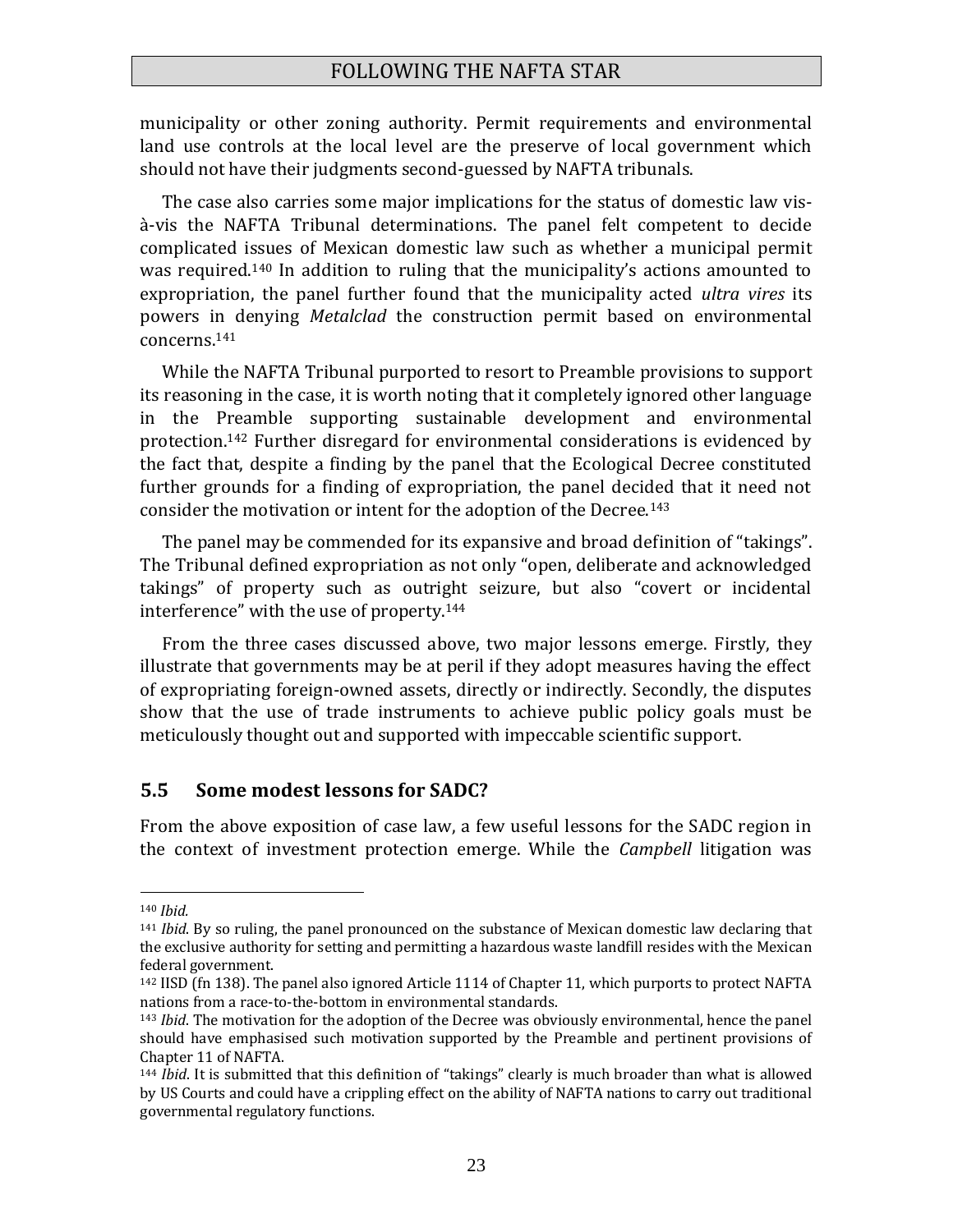about land and discriminatory expropriatory laws that make no provision for compensation, it can also be viewed as a potential investment dispute. The fact that the Zimbabwean government has displayed a stubborn reluctance to abide by the decision points at the weaknesses in the SADC legal implementation regime rather than weaknesses in the substantive legal provisions as such. However, the remedies provided in the Protocol on Finance and Investment Protection seem at face value to be robust since they also provide room for international arbitration. The chances of the Zimbabwean government abiding by the Tribunal decision would have been improved by the moral pressure occasioned by the possibility of being dragged to an international arbitration tribunal.

It is submitted that NAFTA Chapter 11 provisions are likely to be influential in future SADC investment protection disputes.<sup>145</sup> This submission has, however, to be viewed in the context of NAFTA being a regional agreement. Therefore its jurisprudence can only be persuasive to SADC and its Tribunal. Furthermore, the efficacy of the pertinent NAFTA provisions is also subject to the disclaimer that a wholesale adoption thereof by SADC would be ill-advised because of the controversy associated with the erosion of territorial sovereignty as shown by the application of Chapter 11 in practice. These and other concerns will have to be eventually dealt with when the SADC Protocol provisions dealing with protecting investments against expropriation come into force and are litigated.

Another positive aspect of NAFTA, often touted by writers and commentators as novel and an eye-opener for other regional trade groupings, is a provision for "forum shopping". <sup>146</sup> A right is recognised in NAFTA for the parties to the Agreement to resort, at the choice of the complaining party, to one or other dispute settlement mechanism when the dispute involves issues covered by both the World Trade Organisation (WTO)<sup>147</sup> and NAFTA.<sup>148</sup> This development is good for the politically weaker party as it enables it to benefit from the superiority of the multilateral dispute settlement mechanism.<sup>149</sup>

On a related note, the investor-to-state provisions of the NAFTA dispute resolution mechanism diverge from dispute resolution systems in previous economic agreements in two ways. First, previous agreements allowed only national

<sup>145</sup> The SADC legal regime on investment protection as spelt out in the Protocol is yet to come into operation. One would assume that the Tribunal would take advantage of NAFTA jurisprudence on the expropriation of investments and customise it to the SADC context.

<sup>146</sup> See specifically in this regard Loungnarath V. and Stehly C "The General Dispute Settlement Mechanism in the North American Free Trade Agreement and the World Trade Organisation System: Is North America Regionalism Really Preferable to Multilateralism?" (2000) 34 *Journal of World Trade* 39 at 40.

<sup>147</sup> All current SADC member states are members of the WTO. The SADC principles and rules regulating international trade between members are based on their WTO counterparts. In essence, the SADC Protocol on Trade is an attempt by the regional grouping to adapt WTO rules to the SADC municipal context.

<sup>148</sup> See Art 2005 of NAFTA.

<sup>149</sup> Loungnarath and Stehly (fn 146 above) at 46.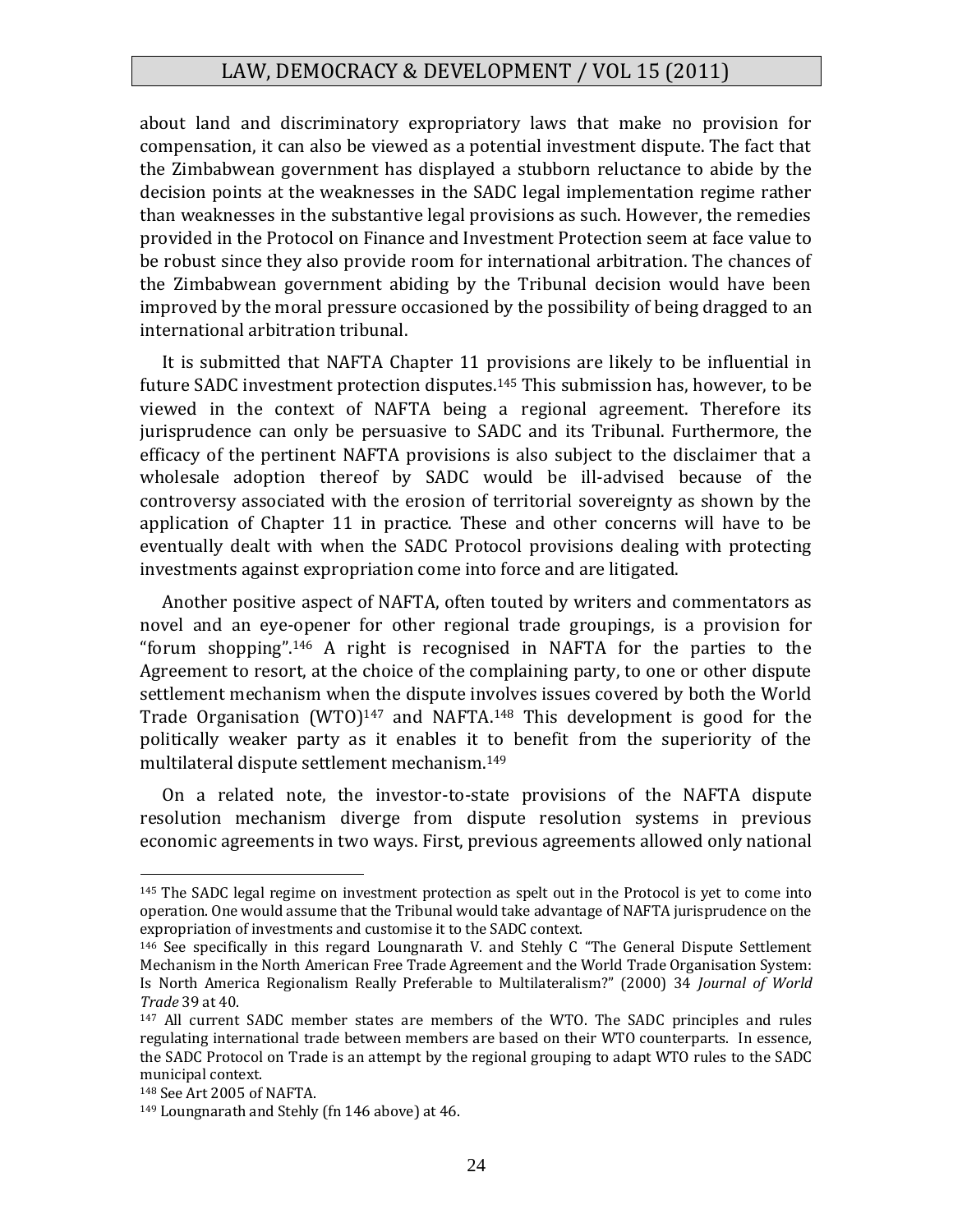governments to bring suits;<sup>150</sup> second, these agreements did not allow for monetary compensation.<sup>151</sup> The provision for monetary compensation in the NAFTA text is again novel and should be welcomed as a possible deterrent to the flouting of environmental norms by nation states. SADC may pluck a leaf from such a provision and incorporate it in its emerging investment dispute settlement regime.

It has also been argued that the NAFTA Chapter 11 dispute settlement mechanism is an affront to the principle of sovereign immunity.<sup>152</sup> This attack on the principle of sovereign immunity has grave implications, such as the unfortunate possibility that foreign corporations from outside the US will be granted rights and privileges which are not allowed to domestic corporations in the US.<sup>153</sup> Allied to the above criticism is the fact that state and local governments are not safe from the NAFTA tribunals' reach.<sup>154</sup>

#### **6 CONCLUSION AND RECOMMENDATIONS FOR SADC LAW REFORM**

Despite the fact that the Zimbabwean government has largely ignored the Tribunal ruling in the *Campbell* dispute and has even gone to the extremes of insinuating that the Tribunal has no legal jurisdiction over the country, the case has made an immense jurisprudential contribution to SADC law.<sup>155</sup> It is now in theory possible for SADC governments to be hauled before the Tribunal for violating provisions of the SADC Treaty or any of its Protocols. It would have been more than ideal if the SADC Protocol on Investment were fully operational so that it could be used alongside the Treaty to protect investments in the SADC region.

With the foregoing in mind, this paper makes the following recommendations.

Currently, the SADC Tribunal is a paper tiger. It can therefore be confidently pointed out that the Tribunal should be equipped with "teeth" as a matter of

<sup>150</sup> This is the current situation obtaining in the WTO; the same sentiment applies to SADC in transition.

<sup>151</sup> In the WTO a complaining country that gets a ruling in its favour may, depending on circumstances, be authorised by the Dispute Settlement Body (DSB) to suspend concessions that it hitherto extended to the defending country or take retaliatory measures against the defendant state; in the extreme, sanctions may be imposed against the offending WTO member by the complaining state.

<sup>152</sup> According to the principle of sovereign immunity, governments cannot be sued unless the lawsuit is expressly allowed by the law.

<sup>153</sup> IISD (fn 138 above).

<sup>154</sup> *Ibid*. Federal laws such as the US "Buy America" procurement law and a variety of measures taken by state, provincial and municipal governments have been challenged under NAFTA chapter 11.

<sup>155</sup> It is, however, saddening to report that at the time of writing, the Tribunal could not hear any new matter pending a review of its rules and procedures instigated by politicians irked by the finding in the *Campbell* case. According to Musarurwa TG "Human Rights, SADC and the SADC Tribunal" (2010) (1) *SADC Tribunal Review* 6, a review of the role, functions and terms of reference of the Tribunal would be undertaken and concluded within six months.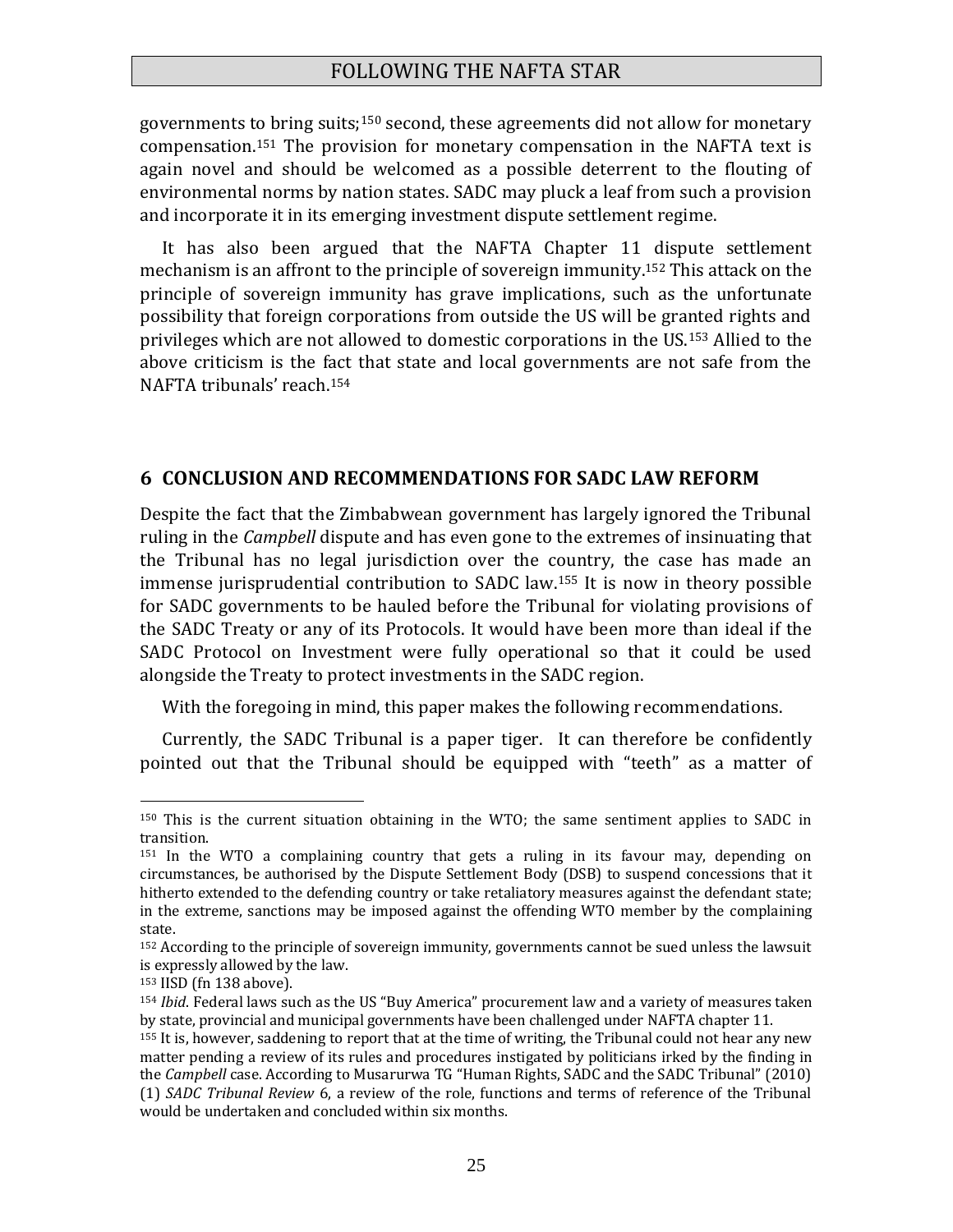urgency. The provisions relating to the enforcement of the Tribunal's findings must be reformed to remove the requirement that non-compliance with the Tribunal ruling must first be referred to the SADC summit. At the Summit, political considerations and diplomacy play a more prominent role at the expense of legal considerations and fidelity to the rule of *stare decisis*. This surely does not auger well for a legal system in its nascent stages of development. The rulings of the Tribunal must become effective immediately so that no country can delay the application of an adverse finding against it through references and counterreferences to the SADC Summit.

Secondly, the Tribunal rules should be rewritten to clearly spell out the specific remedies that are immediately available to a plaintiff should a favourable ruling be given. This would ensure that while governments are adopting delaying tactics by referring disputes to the Summit and back, the injured party may mitigate its loss by resorting to remedies such as compensation which accrue immediately after a ruling is given. This may be subject to the proviso that the plaintiff's entitlement to interim remedies of this nature would not be contingent on a referral to the Summit. Tied closely to this point, SADC should come up with a face-saving mechanism which ensures that Tribunal rulings are not belittled and ignored with impunity, as happened in the *Campbell* case.

Finally and perhaps on a controversial note, there is also a need to clearly spell out the status of the SADC Tribunal vis-à-vis domestic courts in each of the SADC member states. It will be recalled that in the case of *Etheredge*, <sup>156</sup> Gowora J remarked that the supreme law of Zimbabwe is spelt out in that country's Constitution and there is no statute that puts the SADC Tribunal in a superior position to the courts of Zimbabwe. Such an unfortunate state of affairs can only be remedied by an express reference to whether or not the SADC Tribunal is inferior to domestic courts in the individual countries. It is submitted that the best way forward would be to leave the SADC Tribunal as the apex body in all disputes that it adjudicates and disposes of. This would ensure that all matters decided at Tribunal level are not further litigated at the domestic court level. Therefore the SADC Tribunal would be the Supreme Court in all matters brought to it. As a consequence the domestic courts in the individual countries should recognise the decisions and not scurrilously question and belittle them, as happened in the *Etheredge* case.

It is important that the foregoing recommendations be read together with the lessons for the SADC as extracted from NAFTA and highlighted in paragraphs 5 and 6 above. It is therefore appropriate to end this paper on a biblical note by

<sup>156</sup> *Etheredge v Minister of State for National Security Responsible for Lands, Land Reform and Resettlement and Another* (fn 69 above). See, on a related note, *Gramara (Private) Limited and Another v Government of Zimbabwe and Others*, 26 January 2010 (HH 169-2009, HC 33/09) available at [http://www.kubatana.net/docs/landr/high\\_court\\_patel\\_gramara\\_goz\\_100126.pdf](http://www.kubatana.net/docs/landr/high_court_patel_gramara_goz_100126.pdf) (accessed 8 February 2011) at 22-26.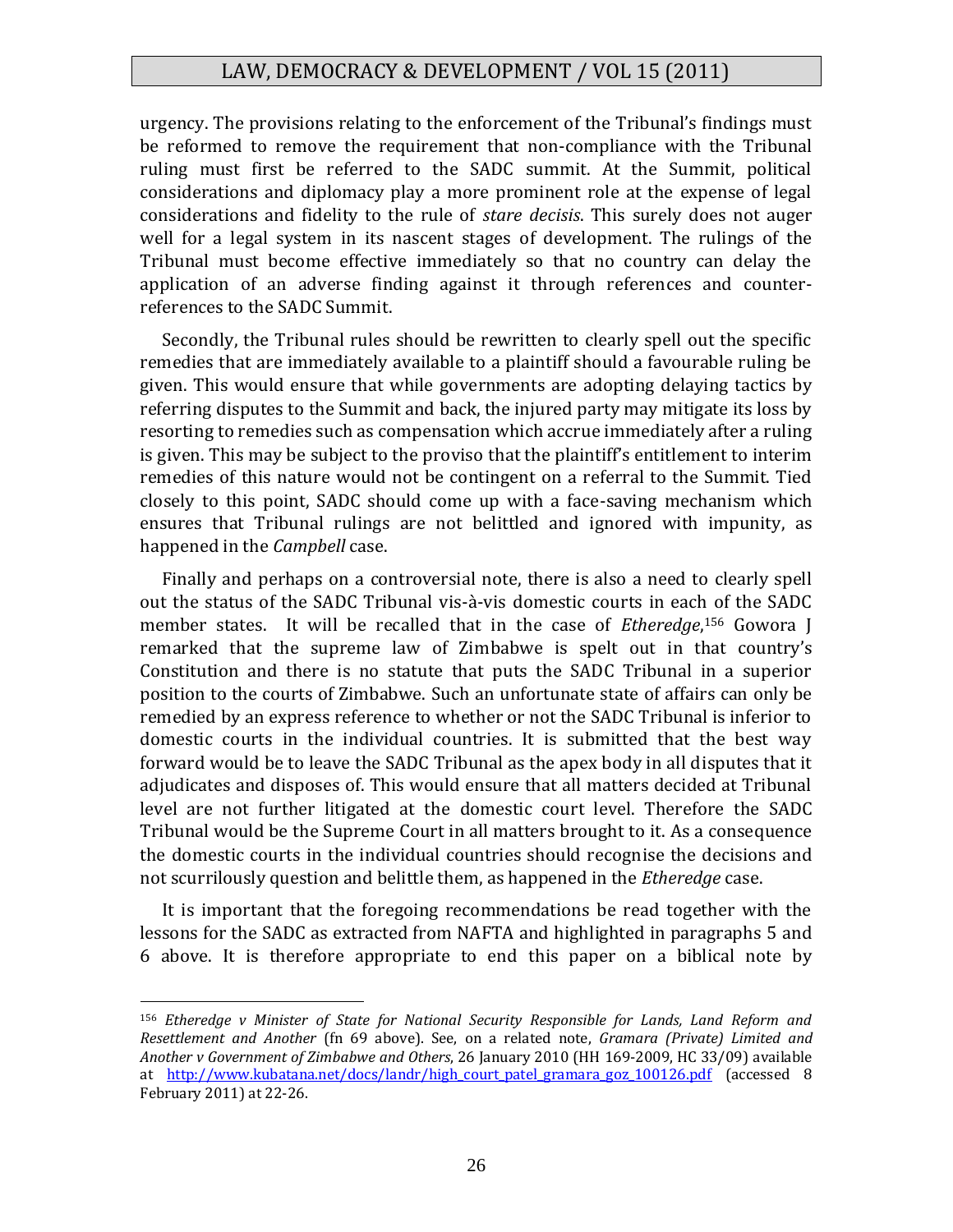emphasising that SADC must take a cue from the three wise men from the East and follow the "NAFTA star"; it will surely lead to investment justice.

# **BIBLIOGRAPHY**

## **Books and Articles**

- Brand J and Krynauw M "Implications and Ramifications of Zimbabwe/SA Agreement on Investment Protection" at [http://www.bowman.co.za/](http://www.bowman.co.za/%20lawArticles/Law-Article~id~132417448.asp)  [lawArticles/Law-Article~id~132417448.asp](http://www.bowman.co.za/%20lawArticles/Law-Article~id~132417448.asp) (accessed 8 August 2010).
- Coldham S "The Land Acquisition Act, 1992 of Zimbabwe" (1993) 37 *Journal of African Law* 82.
- Dodge W.S "Customary International Law and the Question of Legitimacy" (2007) 120 *Harvard Law Review Forum* 19.
- Dolzer R and Schreuer C *Principles of International Investment Law* London: Oxford University Press (2008).
- Dube M and Midgley R "Land Reform in Zimbabwe: Context, Process, Legal and Constitutional Issues and Implications for the SADC Region" (2008) *Monitoring Regional Integration in Southern Africa Yearbook 2008*.
- International Institute for Sustainable Development (IISD), "A Backgrounder on the Controversial Case under NAFTA's Chapter 11 and on IISD's Involvement" at [http://www.iisd.org/investment/methanex\\_bacground.asp](http://www.iisd.org/investment/methanex_bacground.asp) (accessed 3 June 2010).
- Loungnarath V and Stehly C "The General Dispute Settlement Mechanism in the North American Free Trade Agreement and the World Trade Organisation System: Is North America Regionalism Really Preferable to Multilateralism?" (2000) 34 *Journal of World Trade* 39.

Magaisa AT "The Land Question and Transitional Justice in Zimbabwe: Law, Force and History's Multiple Victims" (Working paper, Oxford Transitional Justice Research) available at [http://www.csls.ox.ac.uk/documents/magaisaLandinZimbabweRevised290610.p](http://www.csls.ox.ac.uk/documents/magaisaLandinZimbabweRevised290610.pdf) [df](http://www.csls.ox.ac.uk/documents/magaisaLandinZimbabweRevised290610.pdf) (accessed 15 August 2010).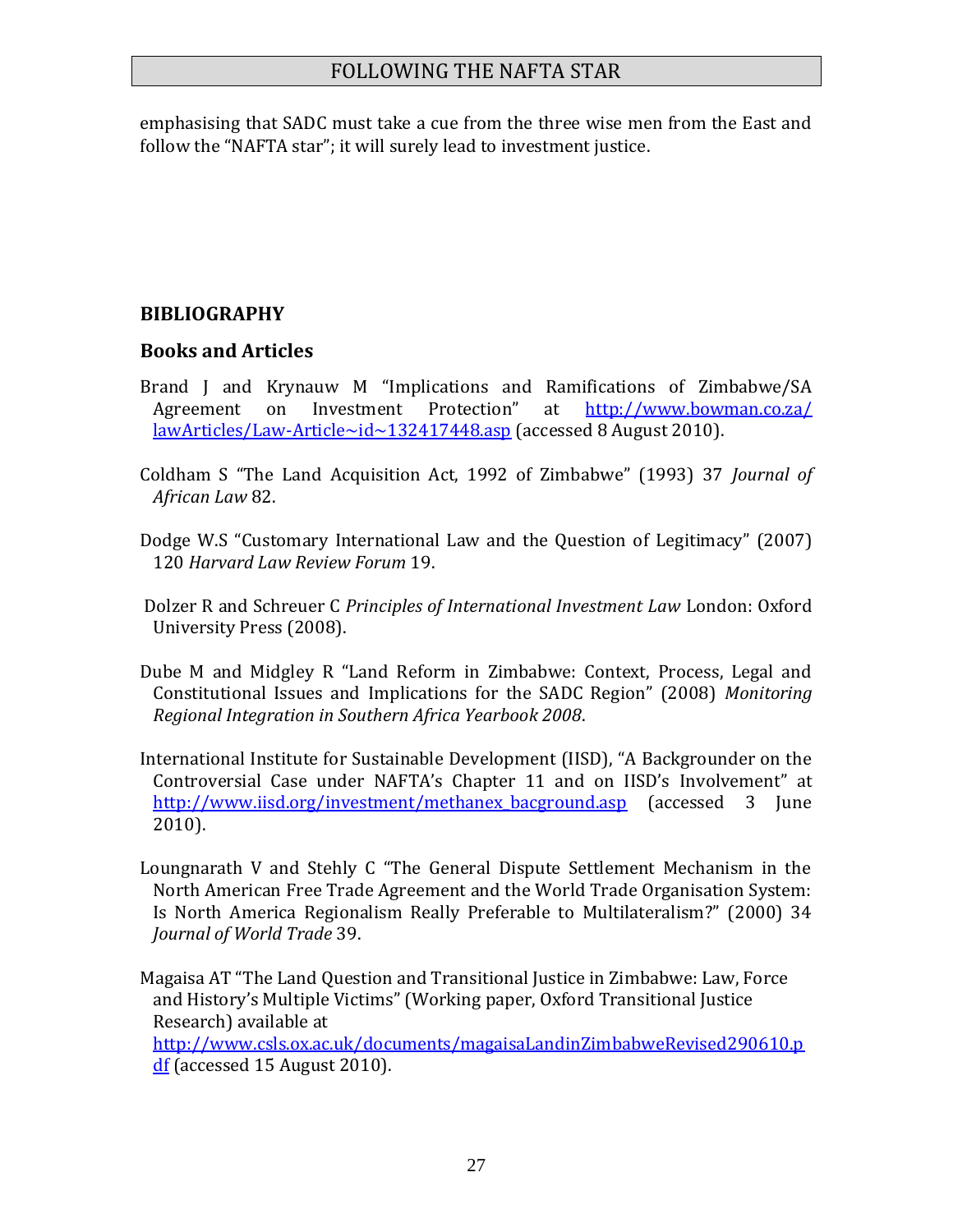- McGinnis JO "The Comparative Disadvantage of Customary International Law" (2006) 30 *Harvard Journal of Law and Public Policy* 7.
- Musarurwa TG "Human Rights, SADC and the SADC Tribunal" (2010) (1) *SADC Tribunal Review* 6.
- *New Zimbabwe* "Germans Fume over Farm Seizures" at <http://www.newzimbabwe.com/news-2669-germans+fume+over+farm> (accessed 18 June 2010).
- OECD Secretariat (2004) "Indirect Expropriation and the Right to Regulate in International Investment Law", Working Papers on International Investment number 2004/4 2-22.
- Palmer R *Land and Racial Domination in Rhodesia* London: Heinemann Educational (1977).
- Report of the Africa All Party Parliamentary Group of the UK Parliament "Land in Zimbabwe: Past Mistakes, Future Prospects" (2009) at 26.
- Ruppel OC and Bangamwabo FX "The SADC Tribunal: A legal Analysis of Its Mandate and Role in Regional Integration" (2008) *Monitoring Regional Integration Year Book 2008* at 5.
- Schlemmer EC "Protection of Investors and Investments" (2009) *SA Merc LJ* 734 at 746.
- Short C, former Secretary for International Development in the British government: Letter to Hon Kumbirai Kangai, Zimbabwe Minister of Lands, Agriculture and Rural Development, available at [http://www.swans.com/library/art9](http://www.swans.com/library/art9%20/ankomah5.html)  [/ankomah5.html](http://www.swans.com/library/art9%20/ankomah5.html) (accessed 6 July 2010).
- Soloway J "Environmental expropriation under NAFTA Chapter 11: The Phantom menace" in Kirton J.J and Maclaren V.W (eds) *Linking Trade, Environment and Social Cohesion: NAFTA experiences, Global challenges* Toronto: Ashgate (2002).
- The Gospel according to St Paul, Chapter 1 verse 1, *New English Bible* New York: American Bible Society.
- Tshuma L *A Matter of Injustice – Law, State and the Agrarian Question in Zimbabwe* SAPES Books, Harare (1997).
- US Environmental Protection Agency (EPA) at<http://www.epa.gov/opptintr/pcb/> (accessed 25 October 2009).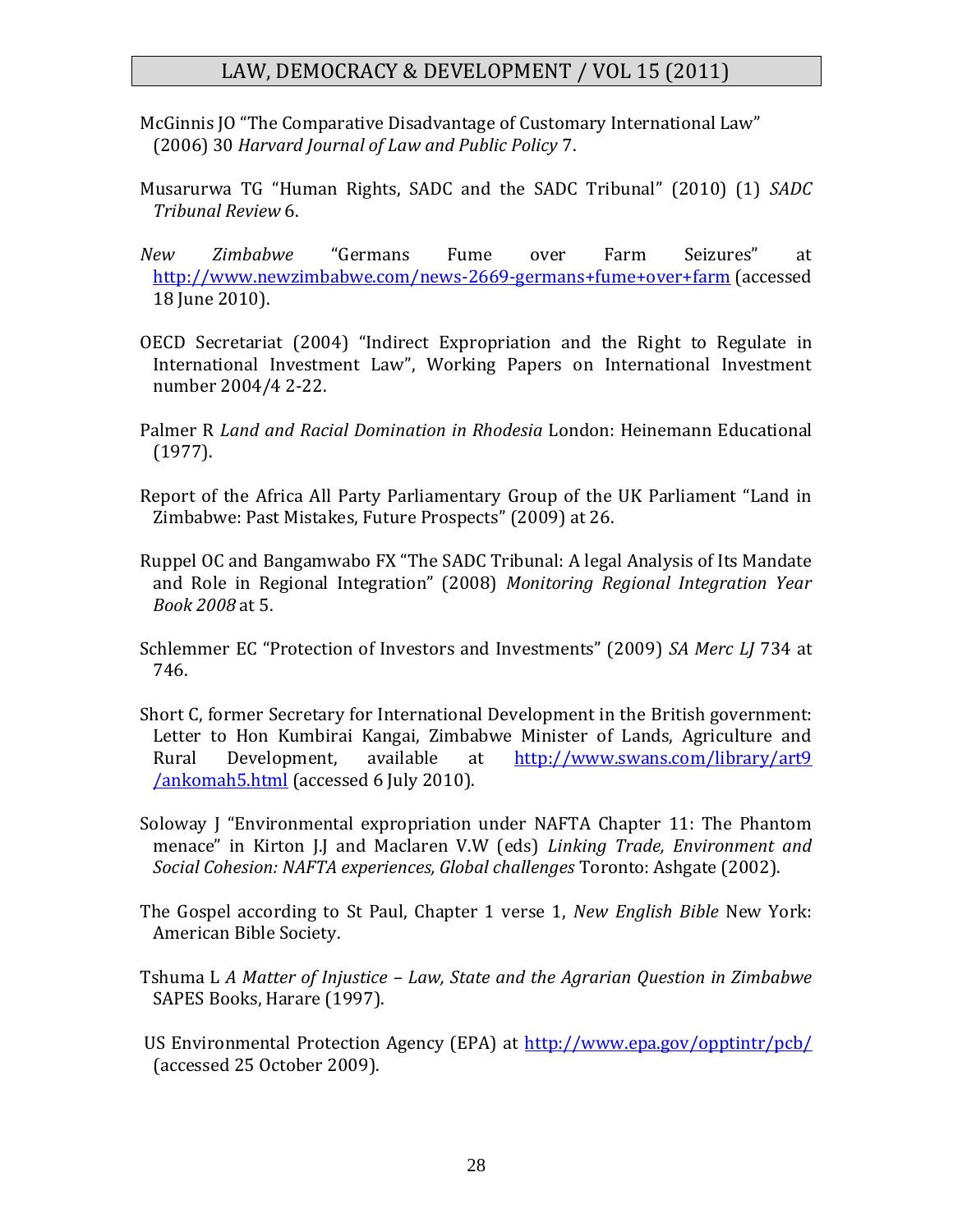- Vagts DF "International Relations Looks at Customary International Law: A Traditionalist's Defence" (2004) 15 *The European Journal of International Law* 1031-1040.
- Vicuna FR "Foreign Investment Law: How Customary is Custom?" (2005) 99 *American Society of International Law* 97-101.
- Weiler TJ "Metalclad v Mexico: A play in three parts" (2001) 2 *Journal of World Investment* 60.
- Zimbabwe Situation "AfriForum to Take Legal Steps against SA Government over Zim Land Attacks" at [www.zimbabwesituation.com/afriforum](http://www.zimbabwesituation.com/afriforum) (accessed 19 June 2010).
- Zimbabwe's Ministry of Lands and Agriculture at <http://www.moa.gov.zw/> (accessed 15 June 2010).
- Zongwe DP "Contribution of Campbell v Zimbabwe to the Foreign Investment Law on Expropriations" (2009) 5 *CLPE Research Paper* at i.

#### **Cases**

- *Metalclad v United Mexican States*, 2000 (available at [http://ita.law.uvic.ca/documents/MetacladAward-English.pdf,](http://ita.law.uvic.ca/documents/MetacladAward-English.pdf) accessed 8 February 2011).
- *Bernardus Henricus Funnekotter and Others v Republic of Zimbabwe* (ICSID case no. ARB/05/6).

*Commercial Farmers Union v Minister of Lands* 2001 (2) SA 925 (ZSC) at para 9.

*Davies and Others v Minister of Lands, Agriculture and Water Development* 1994 (2) ZLR 294 (H).

*Etheredge v Minister of State for National Security Responsible for Lands, Land Reform and Resettlement and Another* [HC 3295/08) [2009] ZWHHC 1 (4 February 2009).

*Gramara (Private) Limited and Another v Government of Zimbabwe and Others*, unreported case, no: HC 5483/09; available at [http://www.kubatana.net/](http://www.kubatana.net/%20docs/landr/high_court_patel_gramara_goz_100126.pdf)  [docs/landr/high\\_court\\_patel\\_gramara\\_goz\\_100126.pdf](http://www.kubatana.net/%20docs/landr/high_court_patel_gramara_goz_100126.pdf) (accessed 8 February 2011).

*In re Rhodesia* (1919) AC 210.